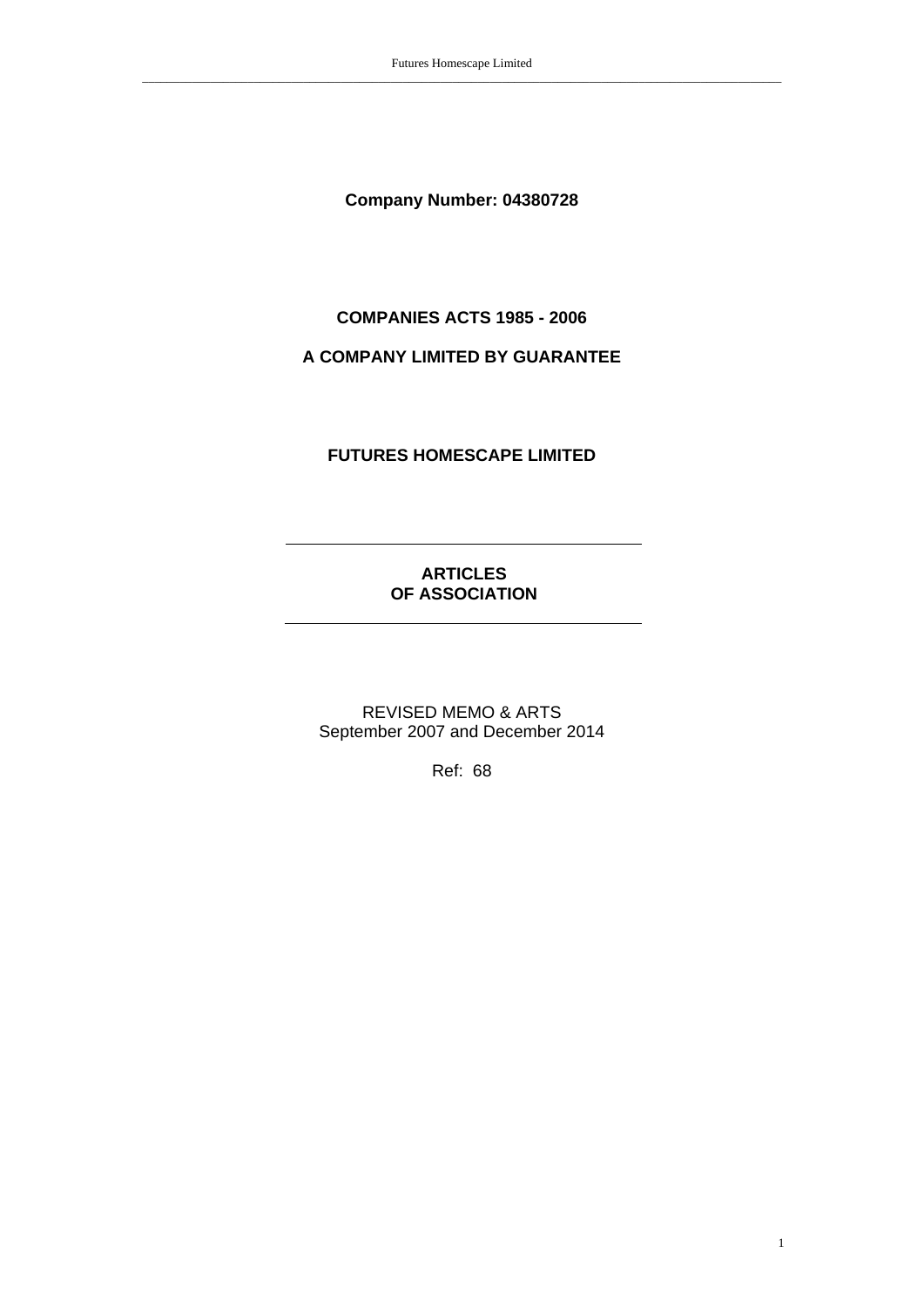# **THE COMPANIES ACTS 1985 AND - 2006 COMPANY LIMITED BY GUARANTEE AND NOT HAVING A SHARE CAPITAL ARTICLES OF ASSOCIATION OF FUTURES HOMESCAPE LIMITED**

# **1. NAME**

The name of the Company is **Futures Homescape Limited** 

# **INTERPRETATION**

2. In these Articles:

| "the Act"         | Means the Companies Acts (as defined in section 2                |
|-------------------|------------------------------------------------------------------|
|                   | of the Companies Act 2006) insofar as they apply to              |
|                   | the Company including any statutory modification or              |
|                   | re-enactment thereof for the time being in force;                |
| "the Articles"    | Means these articles of association of the Company               |
|                   | as originally adopted or as altered from time to time;           |
| "Authorised       | Means any person authorised by the Board to                      |
| Signatory"        | execute documents using the Seal;                                |
| "Auditors"        | Means the auditors appointed by the Board from                   |
|                   | time to time in accordance with section 485 of the               |
|                   | Act;                                                             |
| "the Board"       | Means the Board of the Company from time to time                 |
|                   | appointed in accordance with the<br>articles<br>of               |
|                   | association.                                                     |
| " Board Director" | Means the directors of the Company from time to                  |
|                   | time appointed and shall include any Executive                   |
|                   | Board Director and shall exclude any co-optees;                  |
| "Chair"           | Means the Chair appointed by the Board in                        |
|                   | accordance with the Article 77;                                  |
| "Charities Act"   | the Charities Act 1993 including<br>Means<br>any                 |
|                   | statutory modification or re-enactment thereof for               |
|                   | the time being in force and for the avoidance of                 |
|                   | doubt shall also include the provisions of the                   |
|                   | <b>Charities</b><br>including<br>Act<br>2006<br>any<br>statutory |
|                   | modification of or re-enactment thereof for the time             |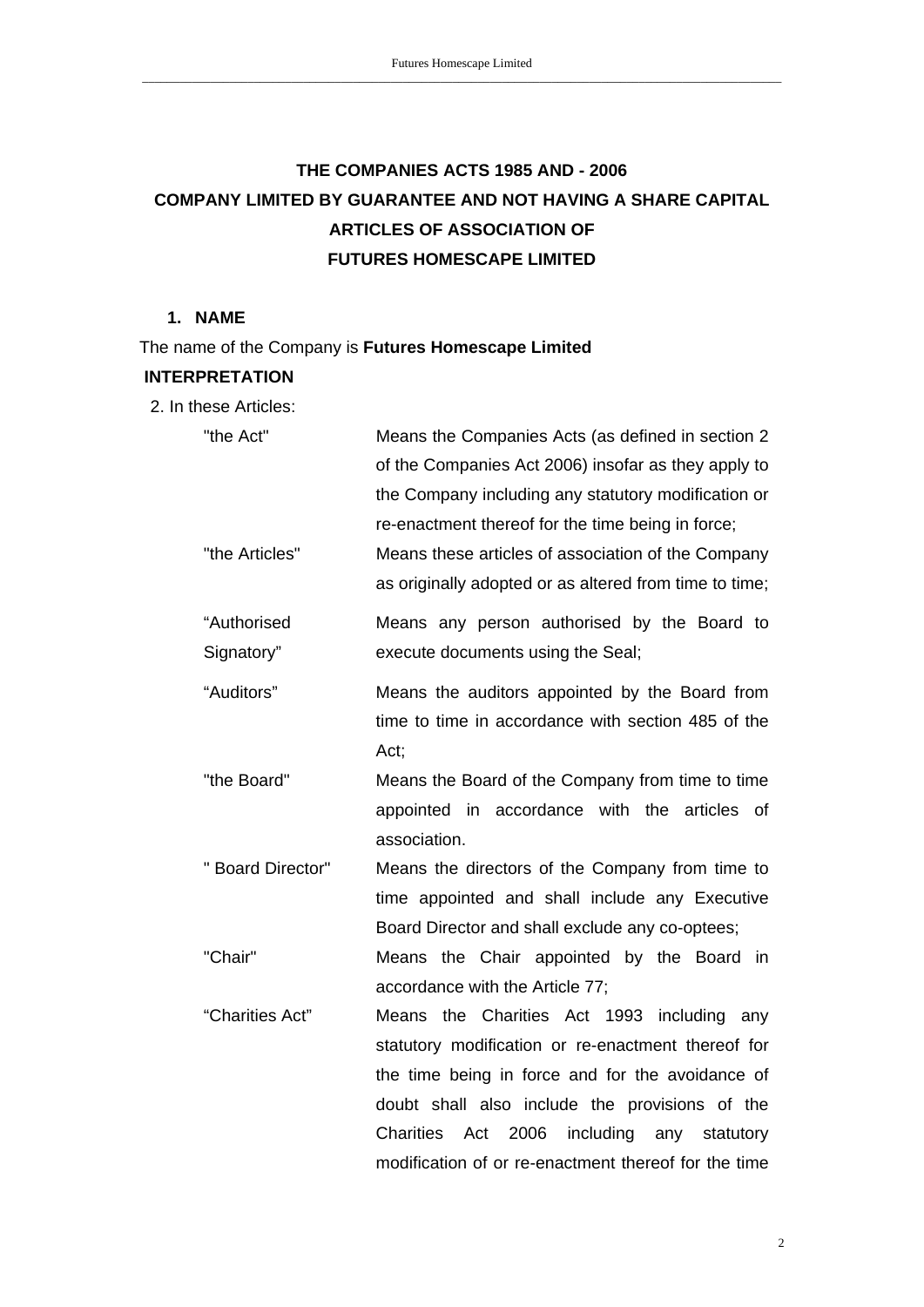being in force;

"clear days" In relation to the period of a notice means that period excluding the day when the notice is given or deemed to be given and the day for which it is given or on which it is to take effect;

" Company" Means Futures Homescape Limited;

"Company Secretary" Means the secretary (if any) of the Company or any other person appointed to perform the duties of the secretary of the Company, including a joint, assistant or deputy secretary;

"Connected Person" Means in relation to a Board Director or co-optee, a person with whom the Board Director or co-optee shares a common interest such that the Board Director or co-optee may reasonably be regarded as benefitting directly or indirectly from any material benefit received by that person, being either a member of the Board Director's or co-optee's family or household, or a person or body who is a business associate of the Board Director or cooptee, but (for the avoidance of doubt) does not include a company with which the Board Director's or co-optee's only connection is as the owner or controller of more than 2% of a company the shares in which are publicly quoted or less than 10% of any other company;

"co-optee" Means a person co-opted to the Board pursuant to Article 48

"executed" Includes any mode of execution;

"Executive Board Director" Means any director appointed in accordance with Article 39 who is a member of the Company's senior management team from time to time;

"Group" Means:

- a) The Company;
- b) The Parent (or any company of which the Company is a subsidiary from time to time (its holding company)); or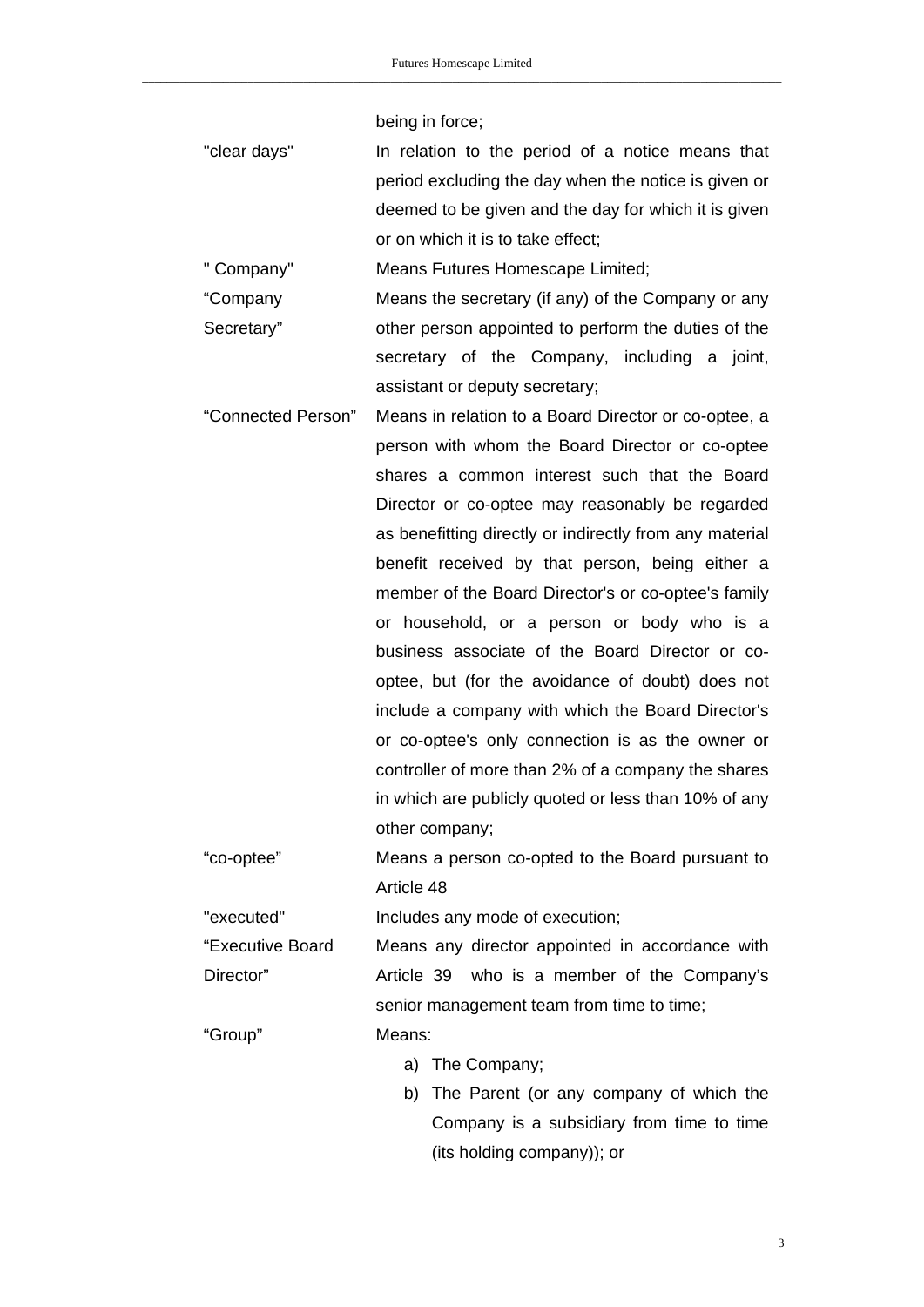Any other subsidiaries of the Parent (or such holding company) or any subsidiary of any other subsidiaries of any such holding company or any subsidiary of any subsidiary from time to time.

"Hostel" Is as defined in Section 2 of the Housing and Regeneration Act 2008;

"House" Is as defined in Section 2 of the Housing and Regeneration Act 2008;

"Local Authority Means a person:

Person" (i) who is or has been a member of a Relevant Local Authority or the spouse, partner or close relative of such a person in the preceding four years; or

> (ii) who is an officer of a Relevant Local Authority or the spouse, partner or close relative of such person which for these purposes shall not include employees with non-managerial posts apart from housing employees; or

> (iii) who is or has been both an employee and either a director, manager, secretary or other similar officer of a company which is under the control of a Relevant Local Authority in the preceding four years; or

(i) (iv) who is associated with a local authority by virtue of an order made by the Secretary of State pursuant to or in accordance with section 69 of the Local Government and Housing Act 1989;

"Member" Means any person, body corporate or unincorporated body admitted to membership of the Company in accordance with these Articles;

"the Memorandum" Means the memorandum of association of the Company;

"Non-Executive Board Director" Means a Board Director who is not an Executive Board Director.

"Office" Means the registered office of the Company;

4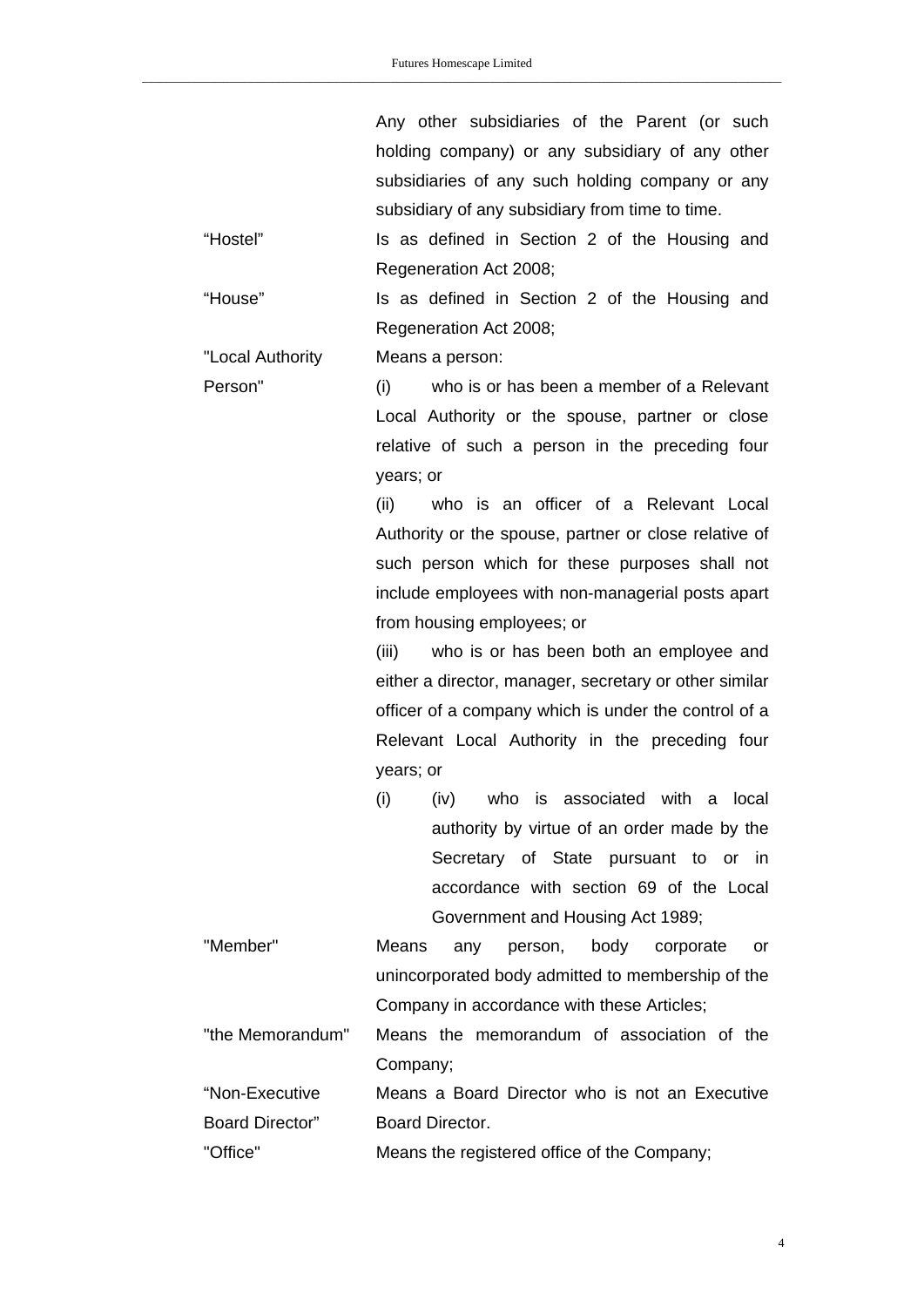| "Parent"         | Means Futures Housing Group Limited (Company         |
|------------------|------------------------------------------------------|
|                  | Number: 0594313) or any successor body of which      |
|                  | the Company is a subsidiary from time to time        |
| "Registered      | Means a provider of social housing as defined in     |
| Provider"        | Section 80 of the Housing and Regeneration Act       |
|                  | 2008;                                                |
| "Regulator"      | Means the Regulation Committee established by        |
|                  | the Homes and Communities Agency pursuant to         |
|                  | the Housing and Regeneration Act 2008 or any         |
|                  | future body or authority (including any statutory    |
|                  | successor) carrying on a similar regulatory or       |
|                  | supervisory functions;                               |
| "Relevant Local  | Means a local authority as defined in Section 1 of   |
| Authority"       | the Housing Act 1985 (as amended or re-enacted       |
|                  | from time to time) that has previously managed for   |
|                  | rent a substantial part (being more than 20 percent) |
|                  | of the rented housing provided by the Company;       |
| "the Rules"      | Means any rules and bye-laws adopted by the          |
|                  | Company from time to time in accordance with         |
|                  | Article 103;                                         |
| "the Seal"       | Means to the common seal of the Company if it has    |
|                  | one;                                                 |
| "Secretary"      | Means the secretary of the Company or, if no such    |
|                  | person is appointed, any other person appointed to   |
|                  | perform the duties of the secretary of the Company,  |
|                  | including a joint, assistant or deputy secretary;    |
| "social housing" | Has the same meaning as set out in section 68 to     |
|                  | 70 of the Housing and Regeneration Act 2008 as       |
|                  | may be amended or re-enacted from time to time;      |
| "Tenant"         | Means any person occupying residential property      |
|                  | owned or managed by the Company under a              |
|                  | tenancy or lease, or any person occupying any        |
|                  | other property of the Company as a licensee;         |
| "the United      | Means Great Britain and Northern Ireland; and        |
| Kingdom"         |                                                      |
| "Vice Chair"     | Means the Vice Chair of the Board appointed in       |

5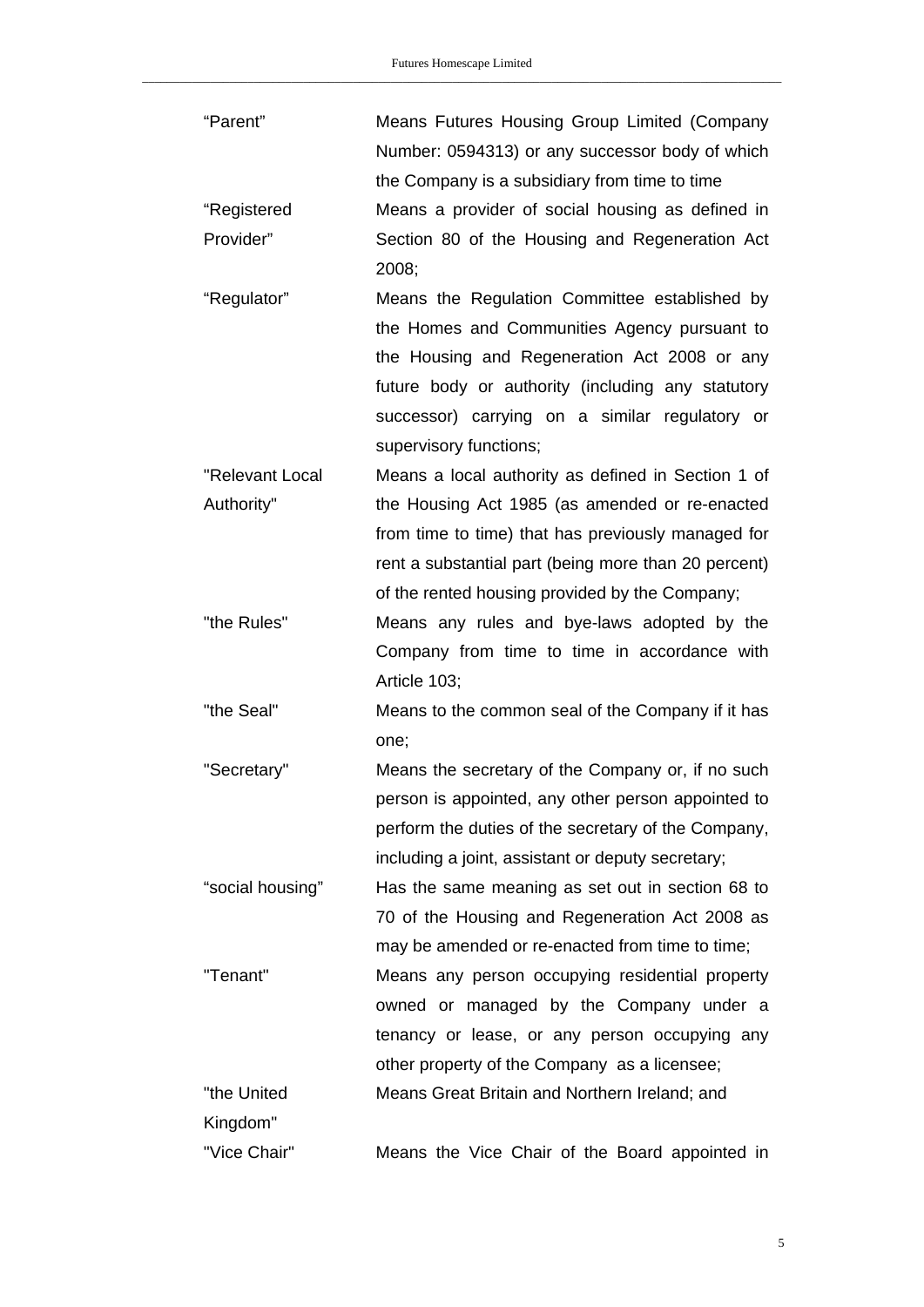#### accordance with Article 78;

In these Articles words importing individuals shall, except where the context otherwise requires, include corporations and words importing the singular shall include the plural and vice versa and words importing the masculine gender only shall include the feminine gender.

Subject as aforesaid, words or expressions contained in these Articles shall, unless the context requires otherwise, bear the same meaning as in the Act but excluding any statutory modification thereof not in force when these regulations become binding on the Company.

### **3. REGISTERED OFFICE**

The registered office of the Company will be situated in England.

### **4. OBJECTS AND POWERS**

- 4.1 The Company shall not trade for profit. The Company's objects shall be to carry on for the benefit of the community the business of:-
- 4.1.1 providing houses, hostels or any other housing accommodation, including the provision of social housing, and any associated amenities, services, advice or assistance for persons:
	- in necessitous circumstances upon terms appropriate to their means;
	- who are aged, disabled (whether mentally or physically), or chronically sick, and are in need of the accommodation or other benefits provided by virtue of their condition;
	- who are themselves in need of housing in order that they may carry out charitable activities for the benefit of others;
	- **•** for whom it would be charitable to provide houses, hostels or other housing accommodation.
- 4.1.2 providing services, advice or assistance upon terms appropriate to their means to aged, disabled (whether mentally or physically) or chronically sick persons in need thereof in arranging or carrying out works of improvement repair or maintenance to homes occupied by them and providing any associated amenities specially designed or adapted to meet the disabilities and requirements of such persons;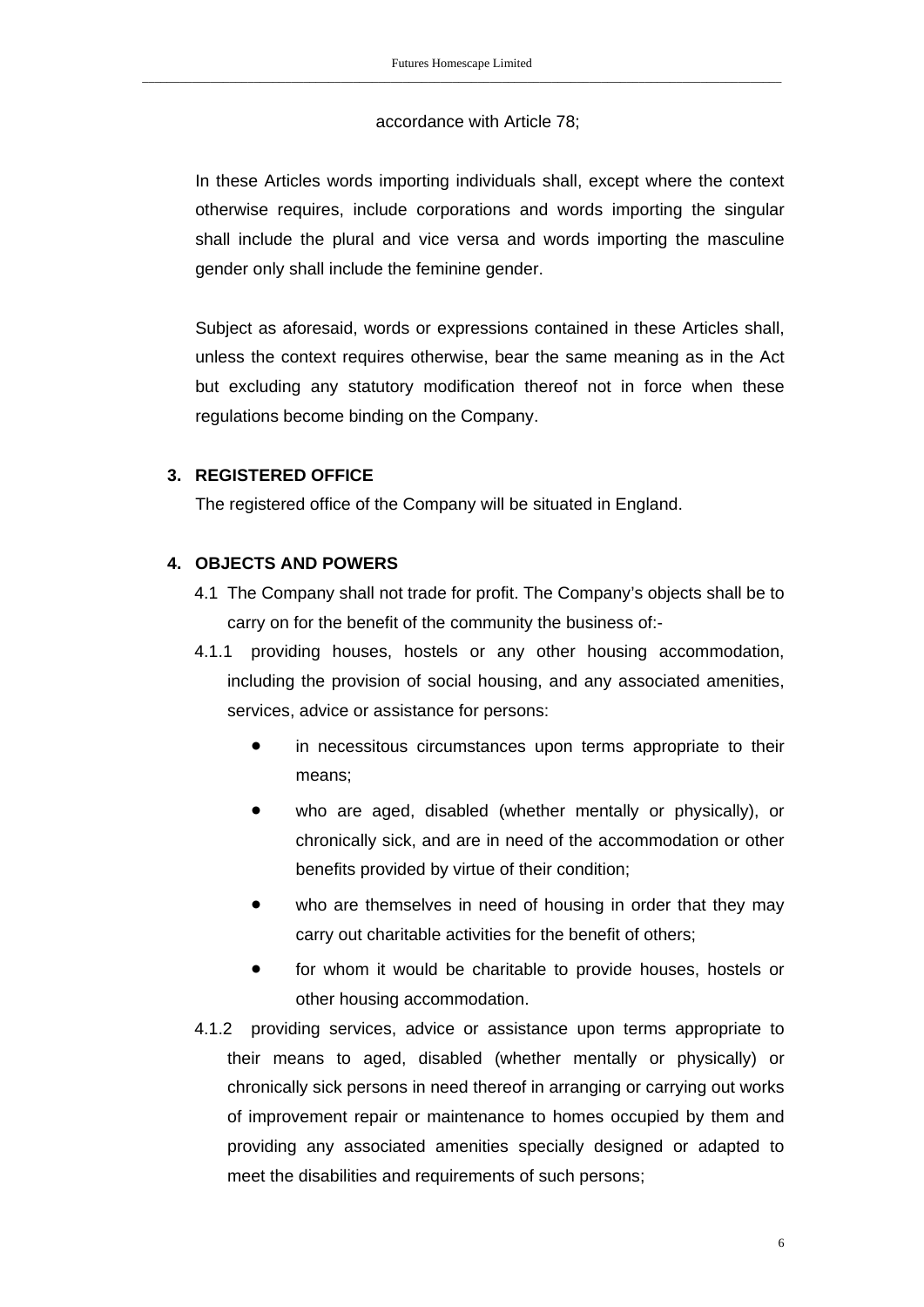- 4.1.3 providing facilities in the interests of social welfare or recreation, with the object of improving the conditions of life for the community;
- 4.1.4 promoting or carrying out any other charitable purpose that can be carried out by a company registered as a social landlord with the Regulator;
- 4.1.5 assisting or advising any other charity or non-profit distributing body with similar objects to the above.

For the purposes of this Article 4:

| "block of flats"       | Means a building containing two or more     |
|------------------------|---------------------------------------------|
|                        | flats which are held on leases or other     |
|                        | lettings and which are occupied or          |
|                        | intended to be occupied wholly or mainly    |
|                        | for residential purposes;                   |
| "disposed of on shared | Means disposed of on a lease;               |
| ownership terms"       |                                             |
|                        | (a) granted on a payment of a premium,      |
|                        | calculated by reference to a percentage     |
|                        | of the value of the house or of the cost of |
|                        | providing it, or                            |
|                        | (b) under which the tenant (or<br>his       |
|                        | personal representatives) will, or may be   |
|                        | entitled to, a sum calculated by reference  |
|                        | directly or indirectly to the value of the  |
|                        | house;                                      |
| "letting"              | Includes the grant of a licence to occupy;  |
| "Residents"            | Means persons occupying a House or          |
|                        | Hostel provided or managed by the           |
|                        | Company.                                    |
|                        |                                             |

- 4.2 Without limit to its general powers under Article 2, and only so far as it is necessary or expedient to achieve its objects the Company shall have the power: -
- 4.2.1 To acquire commercial premises or businesses as an incidental part of a project or series of projects;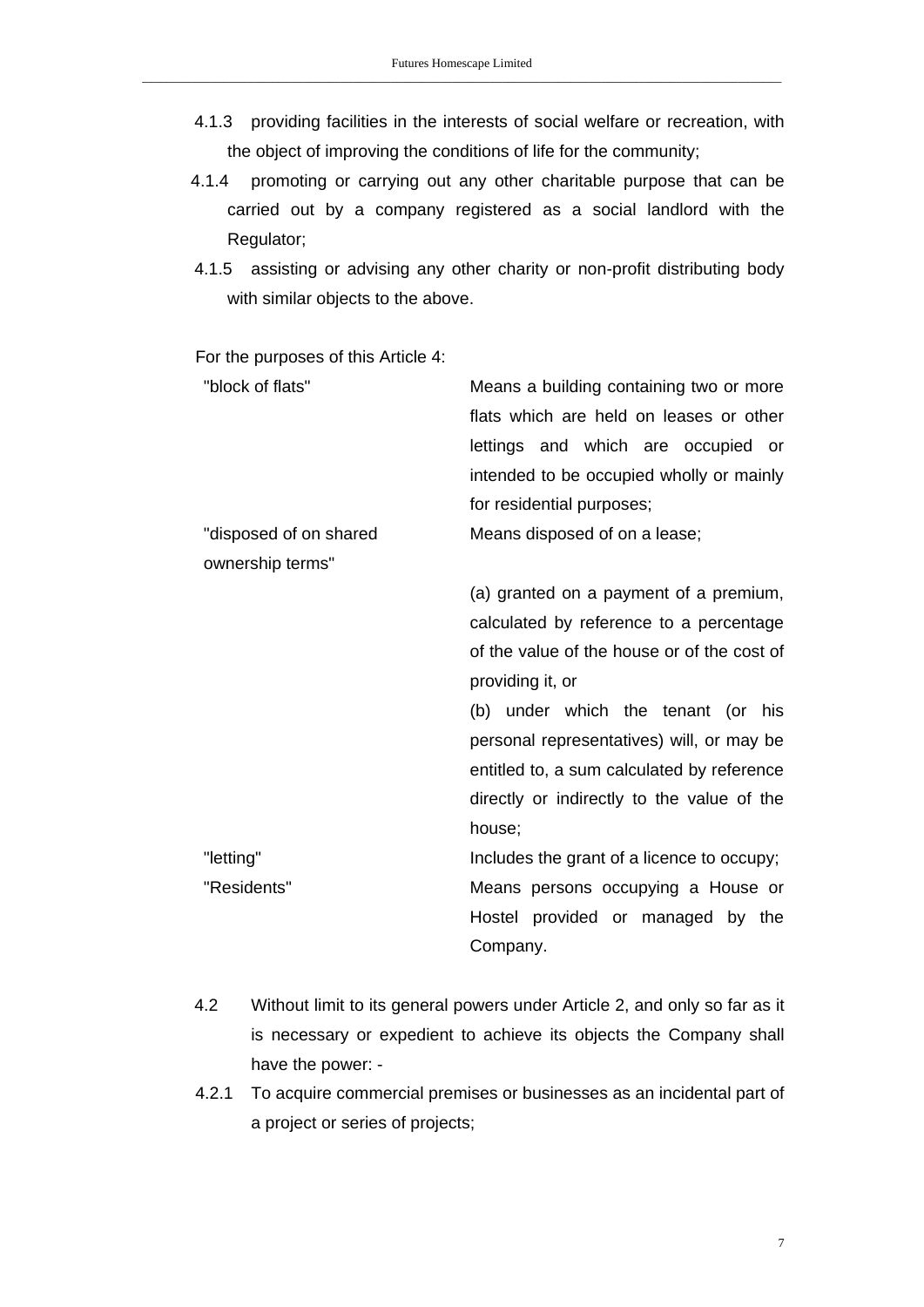- 4.2.2 To repair, improve or convert commercial premises acquired as mentioned in Article 4.2.1 or to carry on for a limited period any business so acquired;
- 4.2.3 To repair or improve Houses, or buildings in which Houses are situated, after a disposal of the Houses by the Company by way of sale or lease;
- 4.2.4 To enter contracts and arrangements of any nature with any person or corporation whether carried on for profit or not;
- 4.2.5 To draw, make, accept, endorse, discount, execute and issue promissory notes, bills, cheques and other instruments, and to operate bank accounts in the name of the Company;
- 4.2.6 To invest funds in housing and properties;
- 4.2.7 To purchase or otherwise acquire land of any tenure or any interest in land;
- 4.2.8 To dispose of or grant any interest in land to any person
- 4.2.9 Subject to such consents as may be required by law;
	- 4.2.9.1 to borrow money, issue loan stock or raise money in such manner as the Company shall think fit and to secure the repayment of any money borrowed raised or owing by such security as the Company shall see fit (including by way of floating charge) upon the whole or any part of the Company's property or assets (whether present or future) and also by giving similar security to secure and guarantee the performance by the Company of any obligation or liability it may undertake or which may become binding on it (in accordance with 4.2.10 and 4.2.11);
	- 4.2.9.2 to grant or enter into any charge, mortgage, legal or equitable assignment or any other security (including any floating charge) in respect of all or part of the assets (including any contracts, debts, bank accounts, land or other property and whether present or future) of the Company in support of or for the purpose of securing any borrowing of the Company on such terms as the Company sees fit or for such other purposes and on such terms as the Company sees fit;

4.2.10 To enter into any guarantees or contract of indemnity or suretyship, and to provide security including the guarantee and provision of

8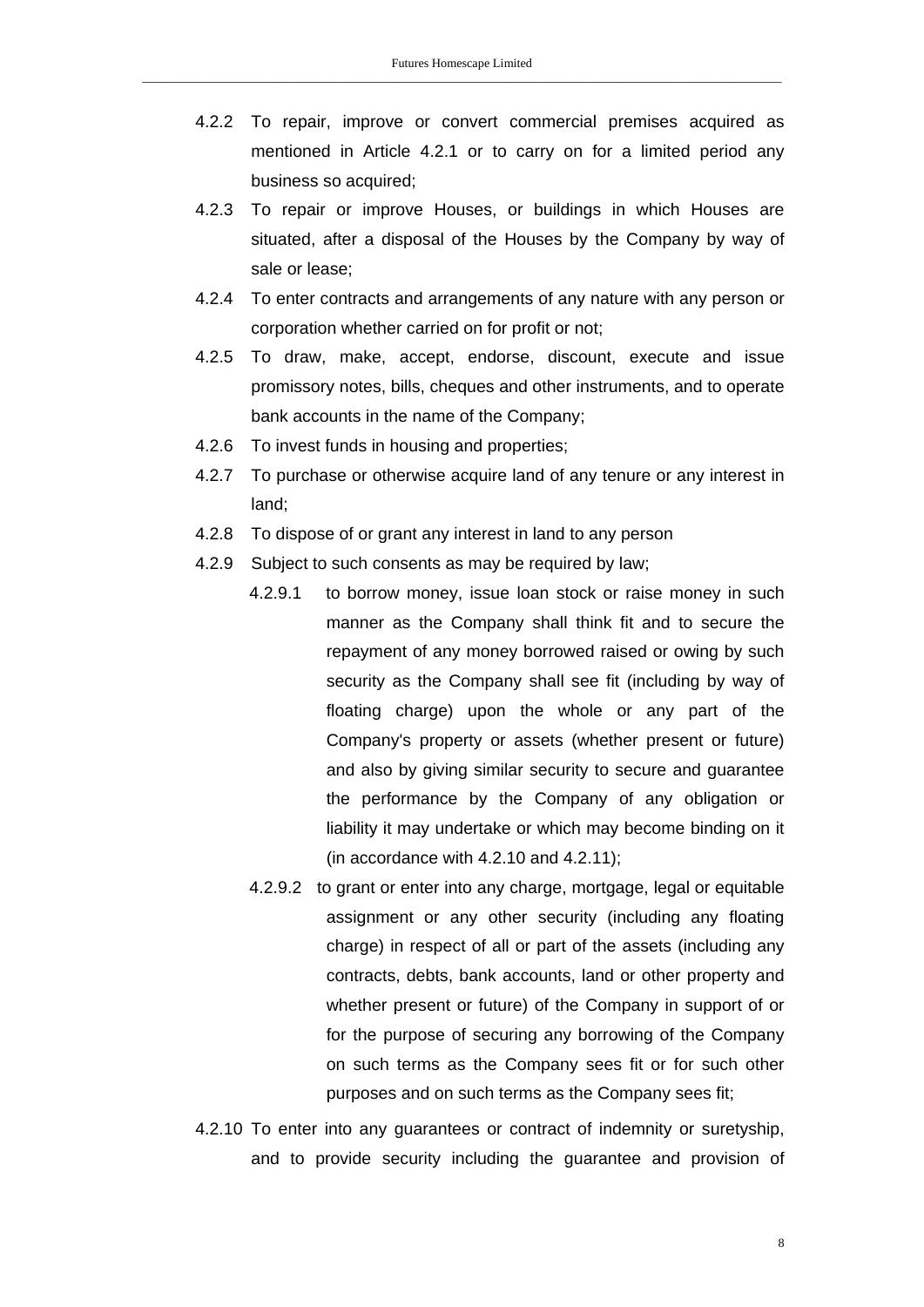security for the performance of the obligations of (including to indemnify against the consequences of default), or the payments of any money by any Registered Provider which is for the time being a subsidiary or associate of the Parent Member (as such term is defined by Section 271 of the Housing and Regeneration Act 2008) or, for the purposes of or otherwise pursuant to various agreements relating to a transfer of properties to be entered into between Amber Valley Borough Council and the Company on or about 24 February 2003 only, for the performance of the obligations (including to indemnify against the consequences of default) of Amber Valley Borough Council or Derbyshire County Council, with or without the Company receiving any consideration or advantage, and whether by personal covenant or by mortgaging or charging all or any part of the undertaking, property and assets (present and future), of the Company;

- 4.2.11 To purchase, hire or otherwise acquire and hold any property; to maintain and alter any such property and to sell, lease or otherwise dispose of or mortgage any such property;
- 4.2.12 To appoint and employ staff, consultants, agents or contractors to perform any function of the Company;
- 4.2.13 To grant pensions to employees and to pay to funds or schemes, whether established by the Company or not, for the provision of pension and retirement benefits in respect of employees of the Company and their widows and children or other dependants;
- 4.2.14 To insure and arrange insurance cover for, and to indemnify its Members, Board Directors, co-optees, staff members and voluntary workers against, all such risks incurred in the proper performance of their duties as the Company shall consider appropriate , and to pay any premium in relation to indemnify insurance in respect of liabilities of its Board Directors or any of them which would otherwise attach to them in respect of any negligence, default, breach of duty or breach of trust of which they may be guilty in respect of the Company, provided that no such insurance or indemnity shall extend to any liability in respect of any act or omission which such Board Director or Board Directors knew or ought reasonably to have known was a breach of duty or trust or which was committed by such Board Director or Board Directors recklessly without due regard as to whether such act or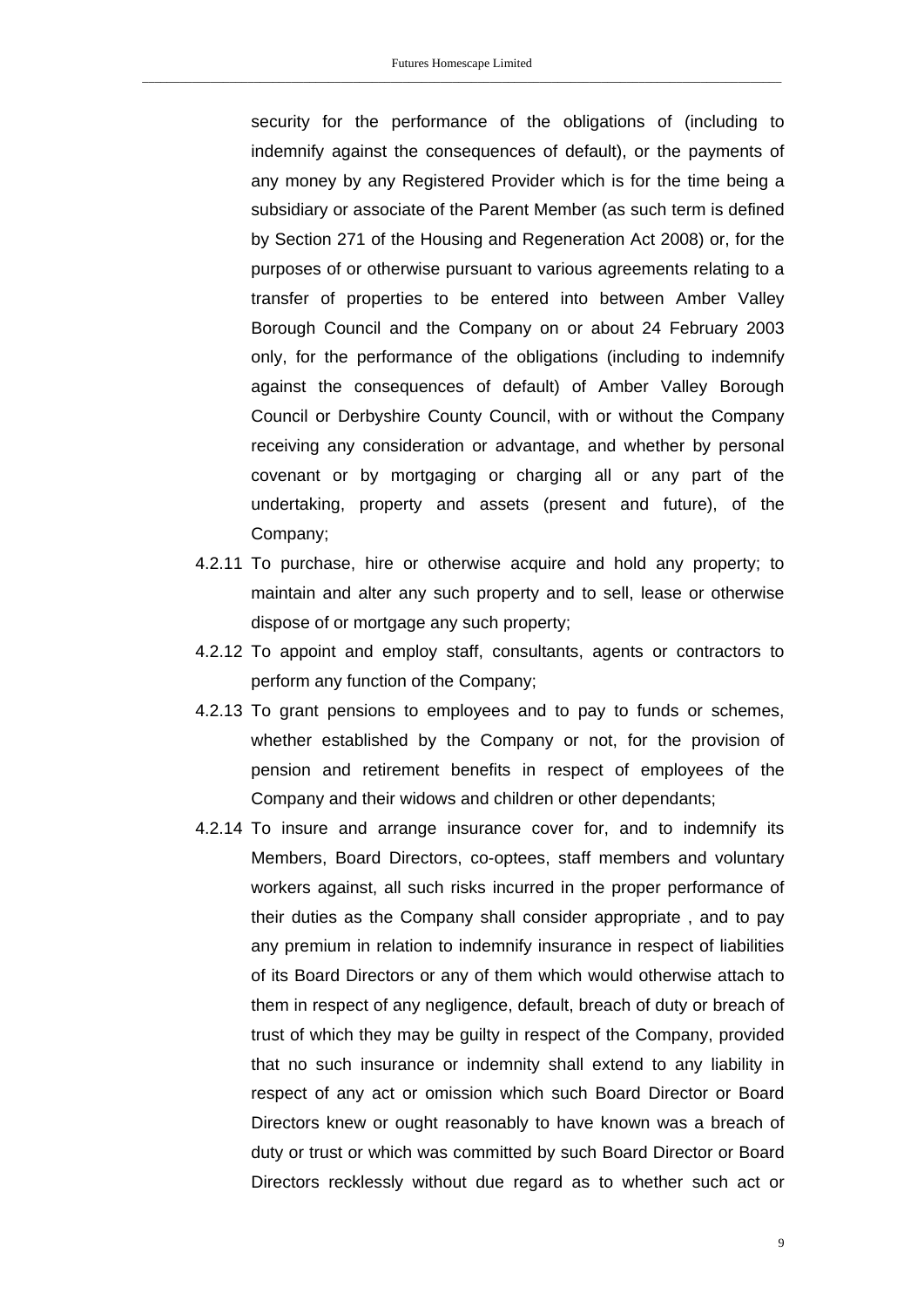omission might be a breach of duty or trust including any claim arising from fraud, wrong-doings or wilful neglect or default on the part of the Members, Board Directors, co-optees, staff members and voluntary workers or any of them;

- 4.2.15 To establish or support any charitable trusts, associations or institutions formed for all or any of the Objects;
- 4.2.16 To pay out of the funds of the Company the costs, charges and expenses of, and incidental to, the formation and registration of the Company;
- 4.2.17 To provide land, amenities or services for its Tenants or Residents, either exclusively or together with other persons;
- 4.2.18 To enter into joint venture agreements with any person or corporation and to subscribe for shares in any company or other corporate entity;
- 4.2.19 To appoint and remove any person or corporation as an investment manager on such terms as shall be agreed by the Company, including terms as to the holding and custody of any assets and dealings in any assets or investment;
- 4.2.20 To exercise any other power falling within Chapter 2 of the Housing and Regeneration Act 2008 or section 126(2) Housing Grants, Construction and Regeneration Act 1996 (as amended or re-enacted from time to time);
- 4.2.21 To do all such other lawful acts and things as are necessary or desirable for the attainment of any of the objects of the Company or the exercise of any of its powers.
- 4.3 The Company shall have power to enter into and perform a rate cap transaction, or series of rate cap transactions, where the Board (or a duly authorised committee established under the Articles) considers entry by the Company into such transaction(s) to be in the best interest of the Company, provided that at the time of entry into any such transaction(s) the sum of the Calculation Amount of any rate cap transaction previously entered into and remaining in effect and the Calculation Amount of the proposed rate cap transaction(s) shall not exceed the lower of:
- 4.3.1 any limit imposed on the borrowing power of the Company; or
- 4.3.2 the aggregate amount of the Company's Variable Rate Borrowing then drawn down, plus the amount of any existing contractually committed loan facilities not yet drawn down in respect of amounts which the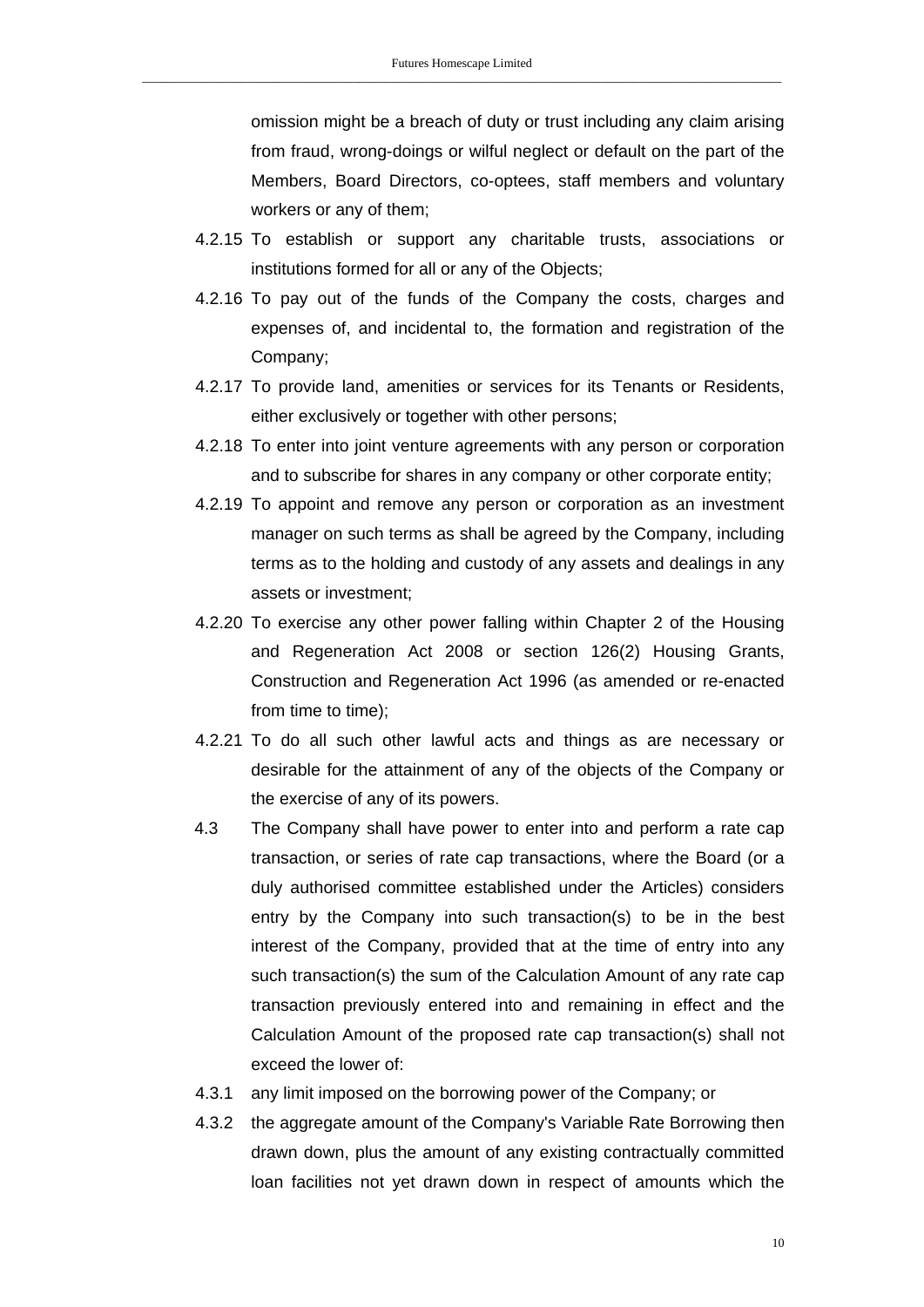Company intends at the Effective Date when drawn will become Variable Rate Borrowings and,

- 4.3.3 the counter-party to each rate cap transaction is the floating rate payer.
- 4.4 Prior to exercising its power under Article 4.3, the Company shall obtain and consider proper advice on the question of whether the rate cap transaction is satisfactory having regard to:
- 4.4.1 the possible fluctuations in the rate of interest payable by the Company under its Variable Rate Borrowings during the term of the rate cap transaction(s);
- 4.4.2 the Company's ability to meet its payment obligations under the Variable Rate Borrowings during the term of the rate cap transaction(s) if that transaction was not entered into;
- 4.4.3 the payment obligations under the rate cap transaction(s); and
- 4.4.4 the Company's actual and projected annual income and expenditure position.
- 4.5 For the purposes of Article 4.4, proper advice is the advice of a person who is reasonably believed by the governing body to be qualified by their ability in, and practical experience of, financial matters and rate cap transactions and is properly authorised to give such advice under the provisions of the Finance Services and Markets (Miscellaneous Provisions) Order 2000. Such advice may be given by a person, notwithstanding that they give it in the course of their employment as an Officer.
- 4.6 A person entering into a rate cap transaction as Floating Rate Payer with the Company, and who has received a written certificate signed by the Secretary confirming the Company's compliance with Articles 4.3 and 4.4, shall not be concerned to enquire further whether or not the Company has complied with the provisions of Articles 4.3 and 4.4 and such rate cap transaction shall be valid at the date it is entered into and throughout its term in favour of such person (or any assignee or successor in title) whether or not the provisions of Article 4.3 and 4.4 have been complied with.

For the purpose of Articles 4.3 to 4.6:

"Calculation Amount", "Effective have the respective meanings given in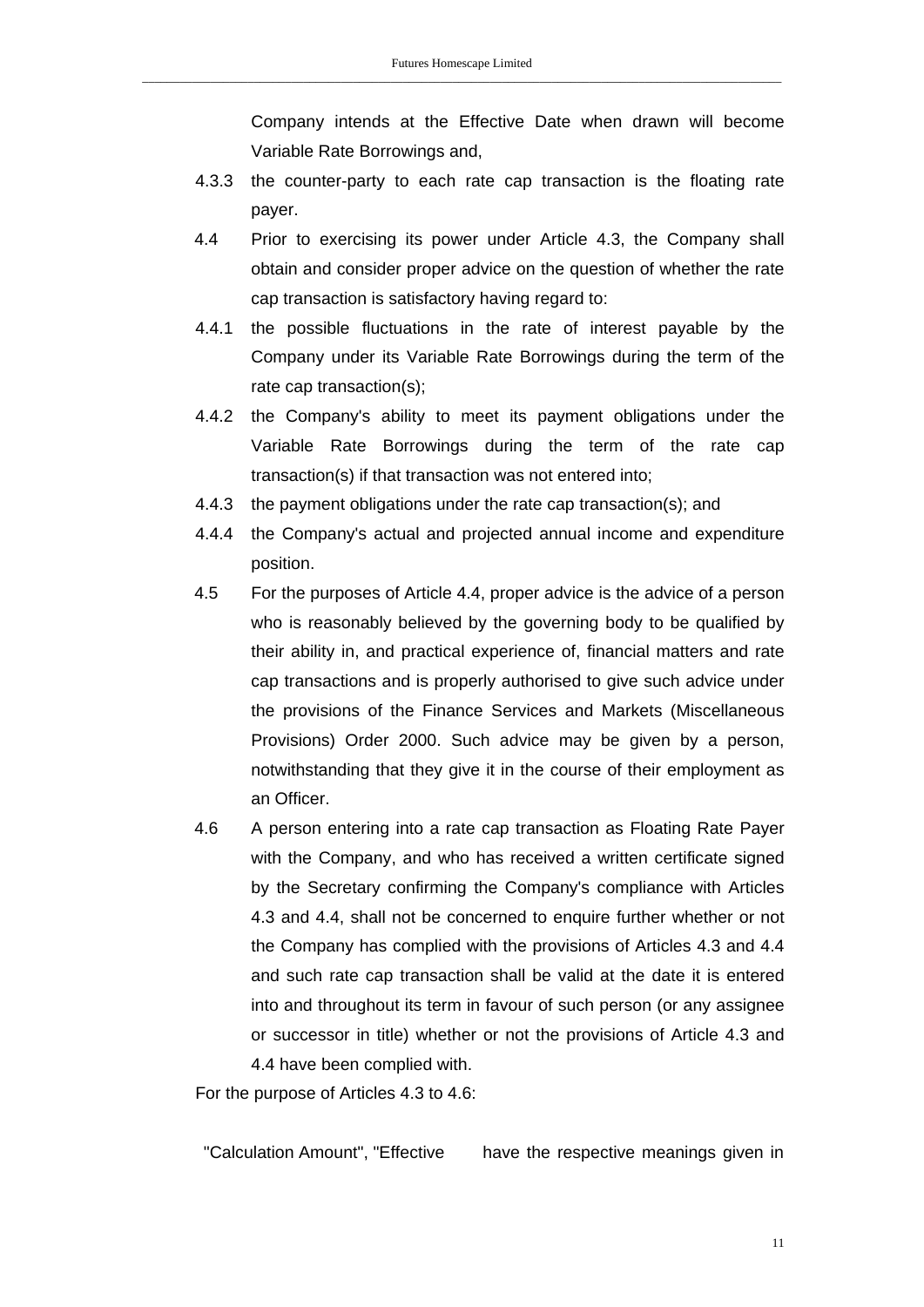| Date", "Floating Rate Payer", | the 2000 ISDA Definitions as amended     |
|-------------------------------|------------------------------------------|
| "Term" and "Termination Date" | from time to time;                       |
| "Variable Rate Borrowing"     | means any borrowing by the Company       |
|                               | pursuant to Article 4.2 in respect of    |
|                               | which the rate of interest has not been  |
|                               | fixed shall exclude any borrowing        |
|                               | where the rate of interest is indexed in |
|                               | accordance with a retail prices index or |
|                               | other published index;                   |
| "Rate Cap Transaction"        | means a cap transaction within the       |
|                               | meaning of "swap transaction", as        |
|                               | defined in the 2000 ISDA Definitions as  |
|                               | amended from time to time.               |

- 4.7 The Company shall have power to invest any sums not required for the immediate needs of the Company and may appoint and act upon the advice of an Investment Manager, whom they reasonably believe by virtue of his qualifications and experience to be qualified to advise in relation to investment matters.
- 4.8 In relation to the investment of assets of the Company, the Company may use the services of custodians and nominee companies supplied by an investment manager or other party.

#### **5. APPLICATION OF ASSETS**

- 5.1 The income and property of the Company shall be applied solely towards the promotion of its Objects set forth in the Articles and under general charitable law. No part shall be paid or transferred, directly or indirectly, save as provided below, by way of dividend, bonus, loan or otherwise to Members or Board Directors and, save as permitted by this Article 5, no Board Director shall be appointed to any office of the Company paid by salary or fees or receive remuneration or other benefit or money or money's worth from the Company **provided that** nothing herein shall prevent any payment permitted by section 122 of the Housing and Regeneration Act 2008 in good faith by the Company:-
	- 5.1.1 of reasonable and proper remuneration (including pensions, contributory pension payments, payment of premiums to pension policies and terminal grants and gratuities) following appropriate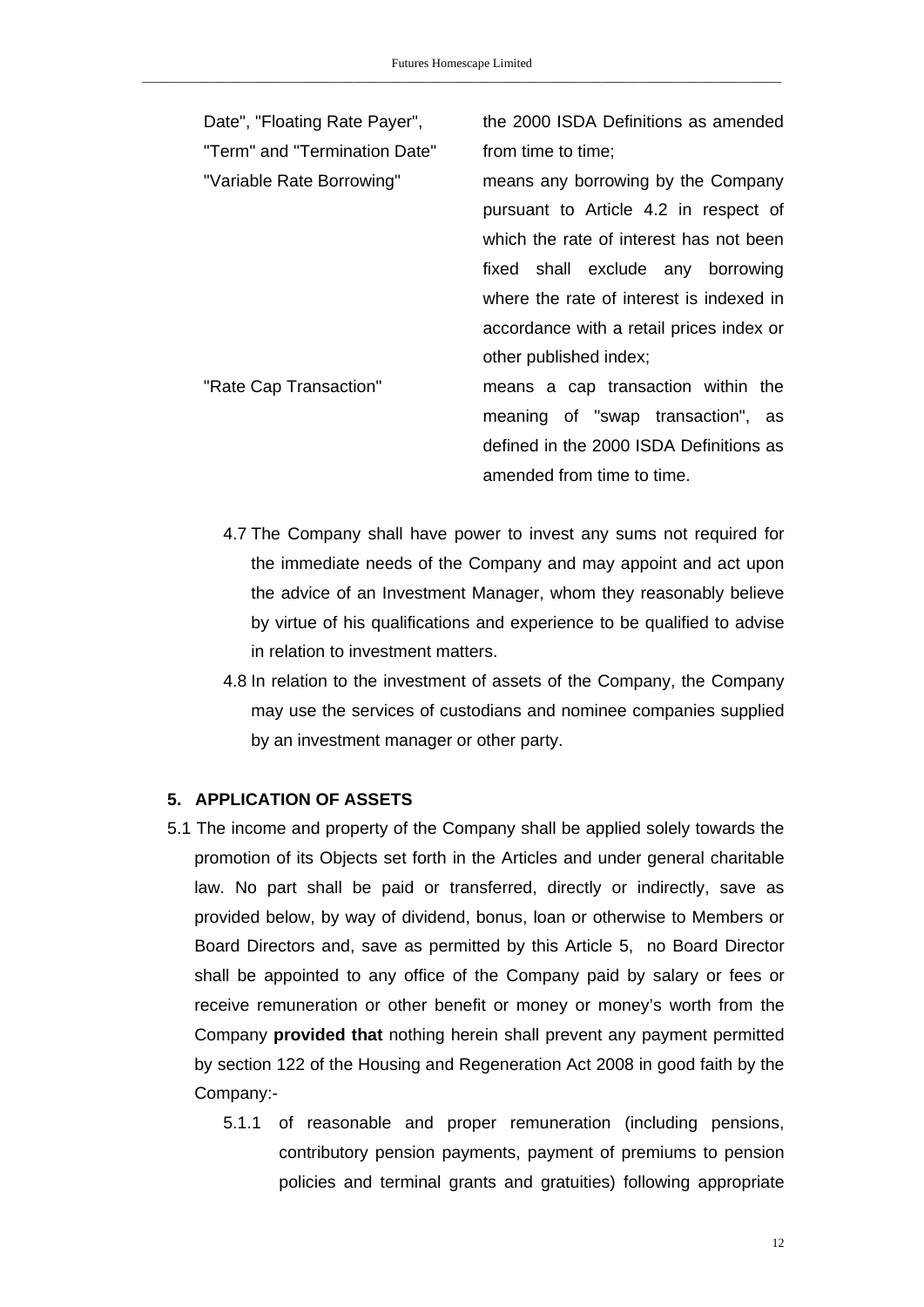advice in return for any services rendered to the Company by any Member, officer or employee of the Company who is not a Board Director, with the exception of any Executive Board Director or any employee who is co-opted to the Board in which case such payments are permitted;

- 5.1.2 to any Board Director or co-optee, except any Executive Board Director, of reasonable and proper out-of pocket expenses or any other sums as the board may from time to time decide after obtaining advice from an independent remuneration committee;
- 5.1.3 of premiums for insurance as provided in Article 4.2.14

AND PROVIDED FURTHER THAT nothing shall prevent a disposal by the Company of a Property or interest in a Property whether by way of lease, tenancy, licence or otherwise to any person in good faith and in pursuance of the Company's objects even though such person may be a Member and/or Board Director or the retention of a Property or interest in a Property by such a person. Nothing shall prevent the Company from managing a property in accordance with its objects even though the tenant, lessee or licensee of such Property may be a Member or Board Director **subject to** the proviso that any Board Director who is a beneficiary of the Company shall not be entitled to speak in any debate or cast his/her vote in respect of any matter relating solely to the property of which he/she is lessee, tenant or licensee and shall absent himself/herself from such proceedings but such Board Director shall be entitled to speak and vote in respect of matters which relate not only to such property but also to other properties owned or managed by the Company.

#### 6 **LIMITATION OF LIABILITY**

The liability of the Members is limited.

#### 7 **GUARANTEE**

Every Member of the Company undertakes to contribute to the assets of the Company in the event of the same being wound up while he is a Member, or within one year after he ceases to be a Member, for payment of the debts and liabilities of the Company contracted before he ceases to be a Member, and of the costs, charges and expenses of winding up, and for the adjustment of the rights of the contributors among themselves, such amount as may be required not exceeding £1.00 (one pound).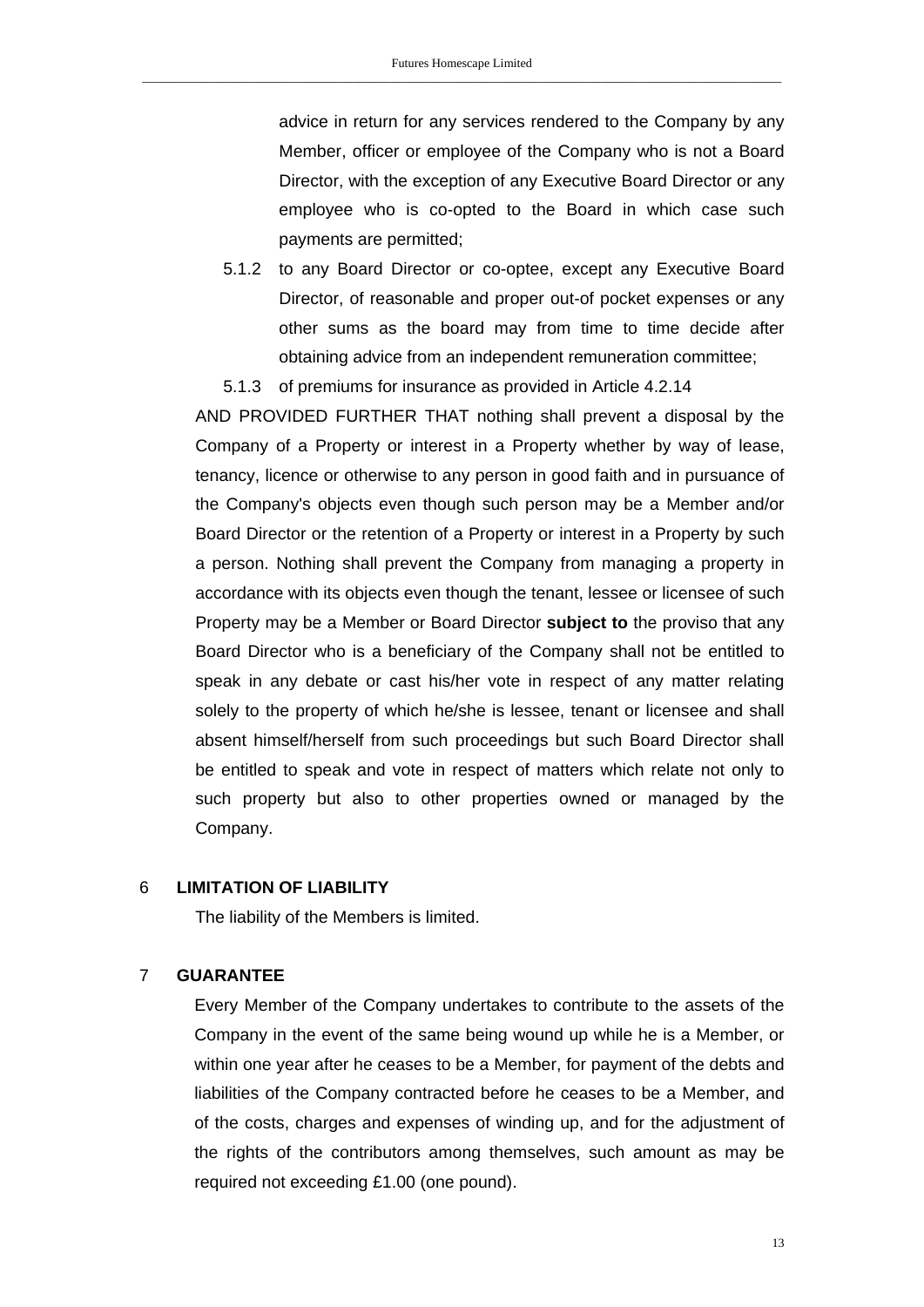### 8 **DISSOLUTION**

If upon the winding up or dissolution of the Company there remains, after the satisfaction of all its debts and liabilities, any property whatsoever, it shall not be paid to or distributed among the Members, but shall be given or transferred to some other charitable institution or institutions having objects similar to the objects of the Company, and which shall prohibit the distribution of its or their income and property to an extent at least as great as is imposed on the Company under or by virtue of Article 5 hereof. The decision as to which such institution or institutions is to be determined by the Members at or before the time of dissolution, and in so far as effect cannot be given to such provision, then to some other similar object **provided that** if the Company is registered as a non-profit Registered Provider such disposal shall be governed by Section 167 of the Housing and Regeneration Act 2008 (as reenacted or amended from time to time).

### 9 **NON-DISCRIMINATION**

The affairs of the Company shall at all times be carried out in relation to all persons irrespective of age, gender, race, nationality, ethnic origin, religion, sexual orientation or disability

#### 10 **MEMBERS**

10.1 The Members of the Company shall be:-

- (i) The Parent;
- (ii) Such persons or organisations as are admitted to membership by the Board in accordance with any Rules adopted by the Board.
- (iii) A corporate body can be a Member. It can appoint an individual to exercise its rights at general meetings. Any such appointment shall be in writing and given to the Company Secretary. The Parent shall be a Member.
- (iv) Every application to become a Member shall be considered by the Board in accordance with 2(i) and must be approved in writing by the Parent.

### **CESSATION OF MEMBERSHIP**

11. A Member may resign from the Company by giving notice in writing duly signed to the Company Secretary (or, if there is no Company Secretary, to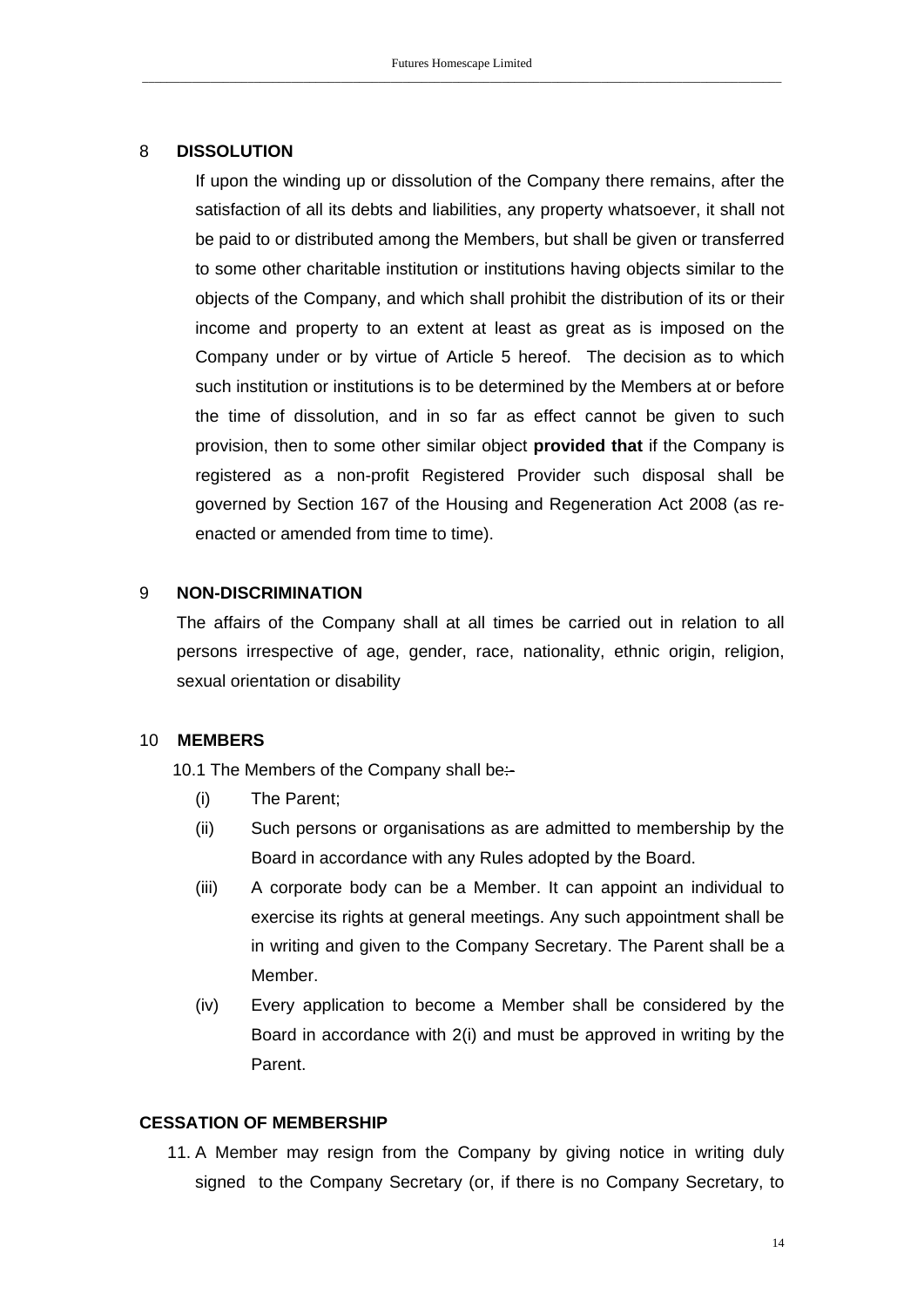the Chair or Vice-Chair, as appropriate) and shall cease to be a Member from the date of receipt of such notice.

- 12. A Member (except for the Parent who may not be expelled) may be removed from the Company by a resolution passed by a majority of at least threequarters of the votes cast at a general meeting of which not less than twentyeight clear days' notice has been sent to the Member concerned and to all other Members. The notice shall specify the intention to propose such a resolution and include the grounds on which it is proposed. The Member whose removal is proposed or their representative for this purpose shall be entitled to attend and be heard by the meeting. The Parent cannot be removed as member.
- 13. A Member's rights are personal, may not be transferred and (other than the Parent) shall automatically cease if the Member becomes insolvent, bankrupt, incapable, is removed in accordance with Article 49, dies or is wound up.
- 14. The cessations referred to in Articles 11 13, shall take place upon the occurrence of the events set out herein and without any notice being given to the Member concerned.

### **GENERAL MEETINGS**

15. The Parent or the Board Directors may call general meetings and, on the requisition of Members pursuant to the provisions of the Act or the Parent, shall forthwith proceed to convene a general meeting in accordance with the provisions of the Act. If there are not within the United Kingdom sufficient Board Directors to call a general meeting, any Board Director or any Member may call a general meeting.

### **NOTICE OF GENERAL MEETINGS**

- 16. A-general meeting shall be called by at least fourteen clear days' notice. A general meeting may be called by shorter notice if it is so agreed by a majority in number of Members having a right to attend and vote, being a majority together holding not less than 90% (ninety per cent) of the total voting rights at the meeting of all the Members.
- 17. The notice shall specify the time and place of the meeting and the general nature of the business to be transacted and, in the case of any annual general meeting, shall specify the meeting as such. The notice shall be given to all the Members and to the Board Directors and auditors.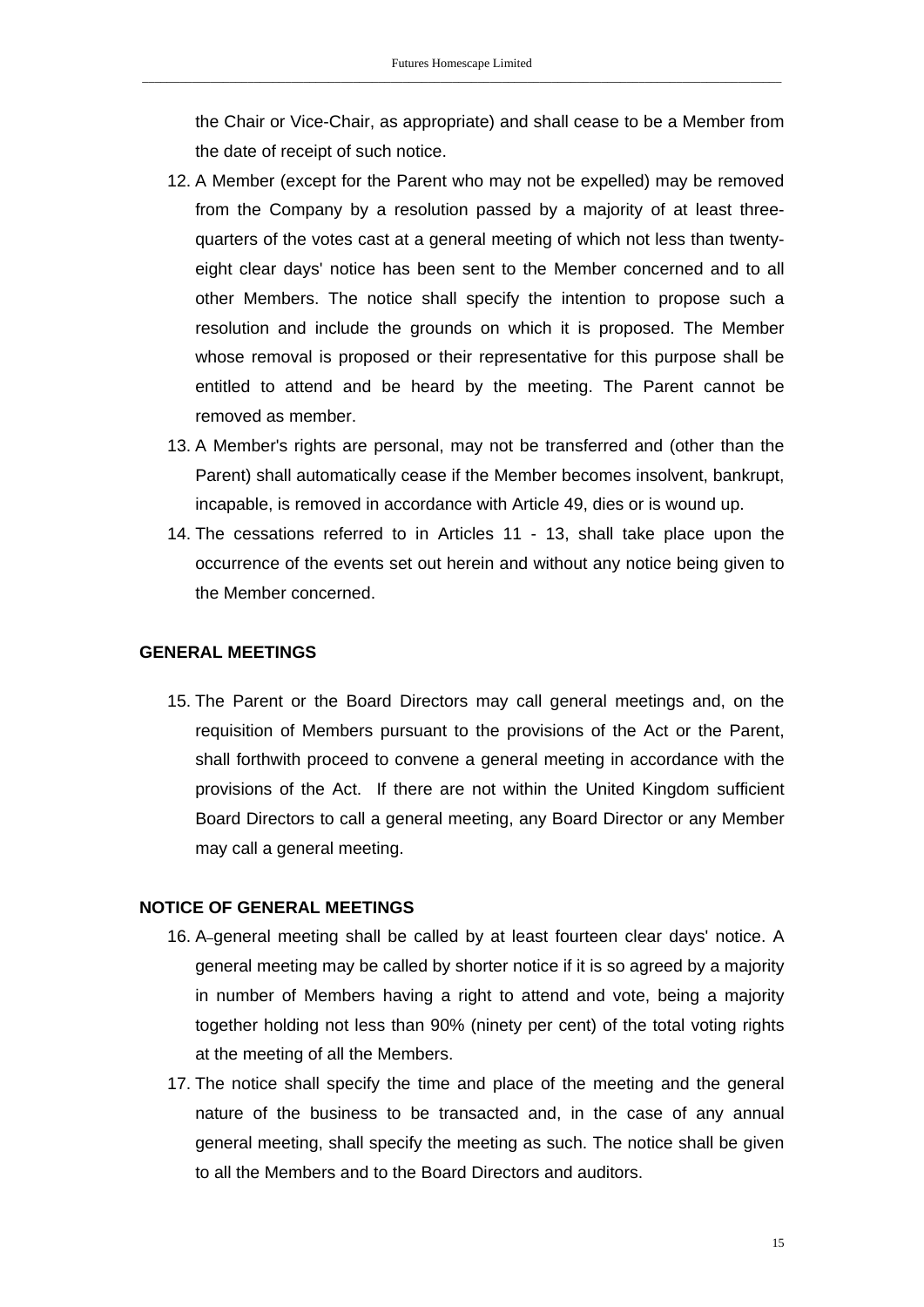- 18. Any Member entitled to attend a general meeting shall be entitled to appoint another person (whether a Member or not) as his proxy to attend instead of him or her and any proxy so appointed shall have the same right as the Member to speak and to vote at the meeting. The proxy is however bound to vote in the way authorised by the appointing Member. A proxy can be appointed by delivering a written appointment (in a form prescribed by the Board from time to time) to the registered office not less than twenty-four hours before the date and time for holding the meeting at which the proxy is authorised to vote. It must be signed by the Member of a duly authorised attorney. Any proxy form delivered late shall be invalid. Any questions as to the validity of a proxy shall be determined by the Chair of the meeting whose decision shall be final. A proxy need not be a Member of the Company.
- 19. The accidental omission to give notice of a meeting to, or the non-receipt of notice of a meeting by, any person entitled to receive notice shall not invalidate the proceedings at that meeting.

#### **PROCEEDINGS AT GENERAL MEETINGS**

- 20. No business shall be transacted at any general meeting unless a quorum is present. A quorum shall consist of four persons, present in person or by proxy, including a duly authorised representative of the Parent.
- 21. For the avoidance of doubt a Member will be present in person if he or she can see or hear and vote and generally participate in the meeting.
- 22. If a quorum is not present within half an hour from the time appointed for the meeting, or if during a meeting a quorum ceases to be present, the meeting shall stand adjourned to the same day in the next week, at the same time and place, or to such time and place as the Board Directors present in person or by proxy may determine, and if at the adjourned meeting a quorum is not present within half an hour of the time appointed for the meeting, the Members present shall constitute a quorum.
- 23. The Chair or Vice Chair or in their absence, some other Board Director nominated by the Board Directors shall preside as Chair of the meeting, but if no such person can be so nominated within fifteen minutes after the time appointed for holding the meeting and willing to act, the Board Directors present shall elect one of their number to be Chair and, if there is only one Board Director present and willing to act, he shall be Chair.
- 24. If no Board Director is willing to act as Chair, or if no Board Director is present within fifteen minutes after the time appointed for holding the meeting, the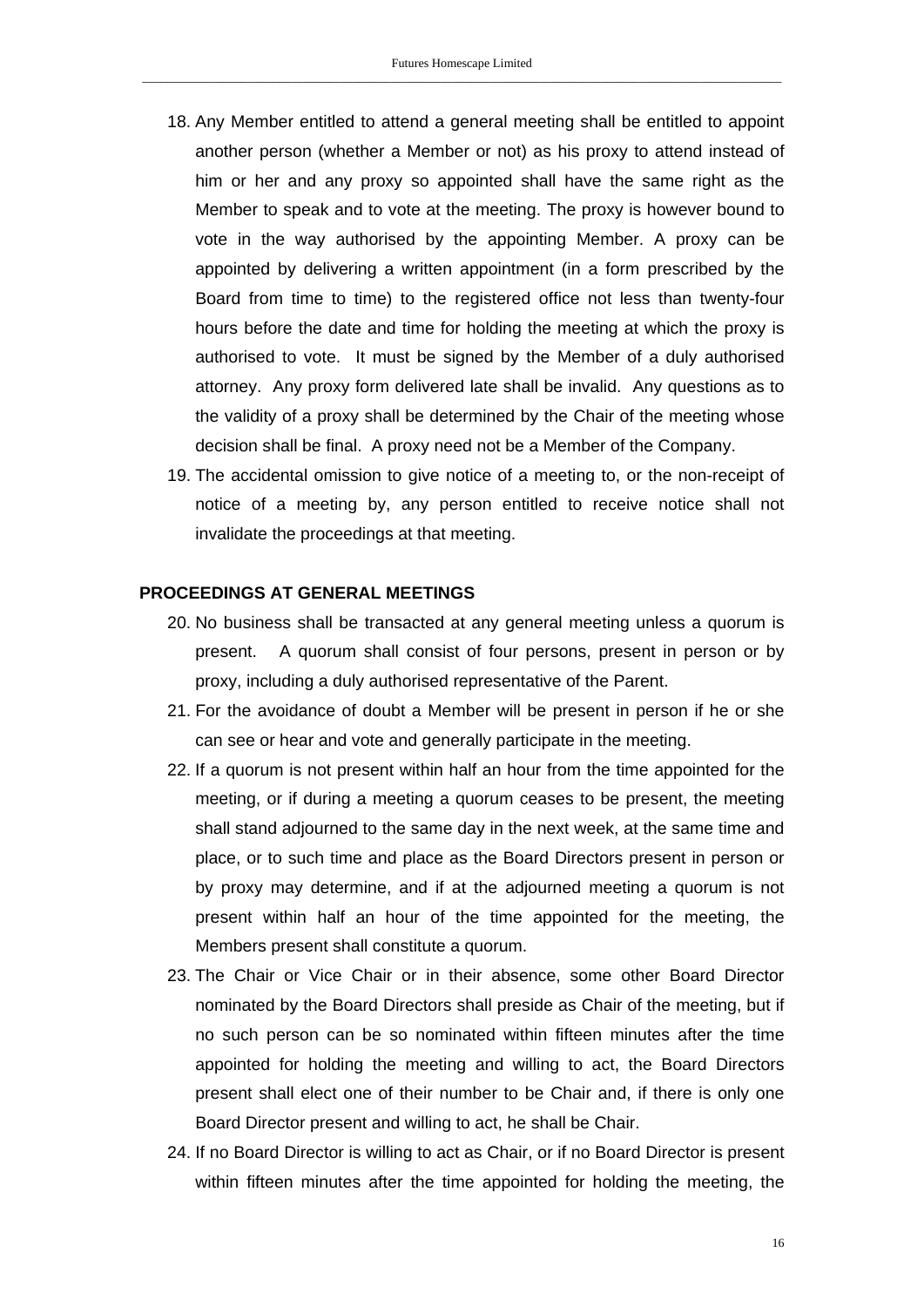Members present and entitled to vote shall choose one of their number to be Chair.

- 25. A Board Director shall, notwithstanding that he is not a Member, be entitled to attend and speak at any general meeting.
- 26. The Chair may, with the consent of a meeting at which a quorum is present (and shall if so directed by the meeting), adjourn the meeting from time to time and from place to place, but no business shall be transacted at an adjourned meeting other than business which might properly have been transacted at the meeting had adjournment not taken place. When a meeting is adjourned for fourteen days or more, at least seven clear days' notice shall be given specifying the time and place of the adjourned meeting and the general nature of the business to be transacted. Otherwise it shall not be necessary to give any such notice.
- 27. The Chair may also, with the consent of the Parent (via its representative) but without the consent of the meeting, adjourn the meeting (whether or not it has commenced or is quorate) either indefinitely or to such other time and place as he decides if it appears to him that:
	- (1) the number of persons wishing to attend cannot be conveniently accommodated in the place appointed for the meeting, or
	- (2) the unruly conduct of persons attending the meeting prevents or is likely to prevent the orderly holding or continuance of the meeting, or
	- (3) an adjournment is otherwise necessary for the business of the meeting to be properly conducted, or
	- (4) a proposal of such importance is made that the consideration of a larger number of Members is desirable.
- 28. If the Chair considers that the meeting place specified in the notice convening the meeting is inadequate to accommodate all those entitled and wishing to attend, the meeting shall nevertheless be duly constituted and its proceedings valid **provided that** the Chair and the Parent (via its representative) are satisfied that adequate facilities are available to ensure that Members who cannot be accommodated are able to participate in the business of the meeting and to see and comprehend all persons present who speak (whether by the use of microphones, loud-speakers, audio visual communications equipment or otherwise), whether in the meeting place or elsewhere, and to be seen and understood by all other persons in the same manner.

#### **VOTES OF MEMBERS**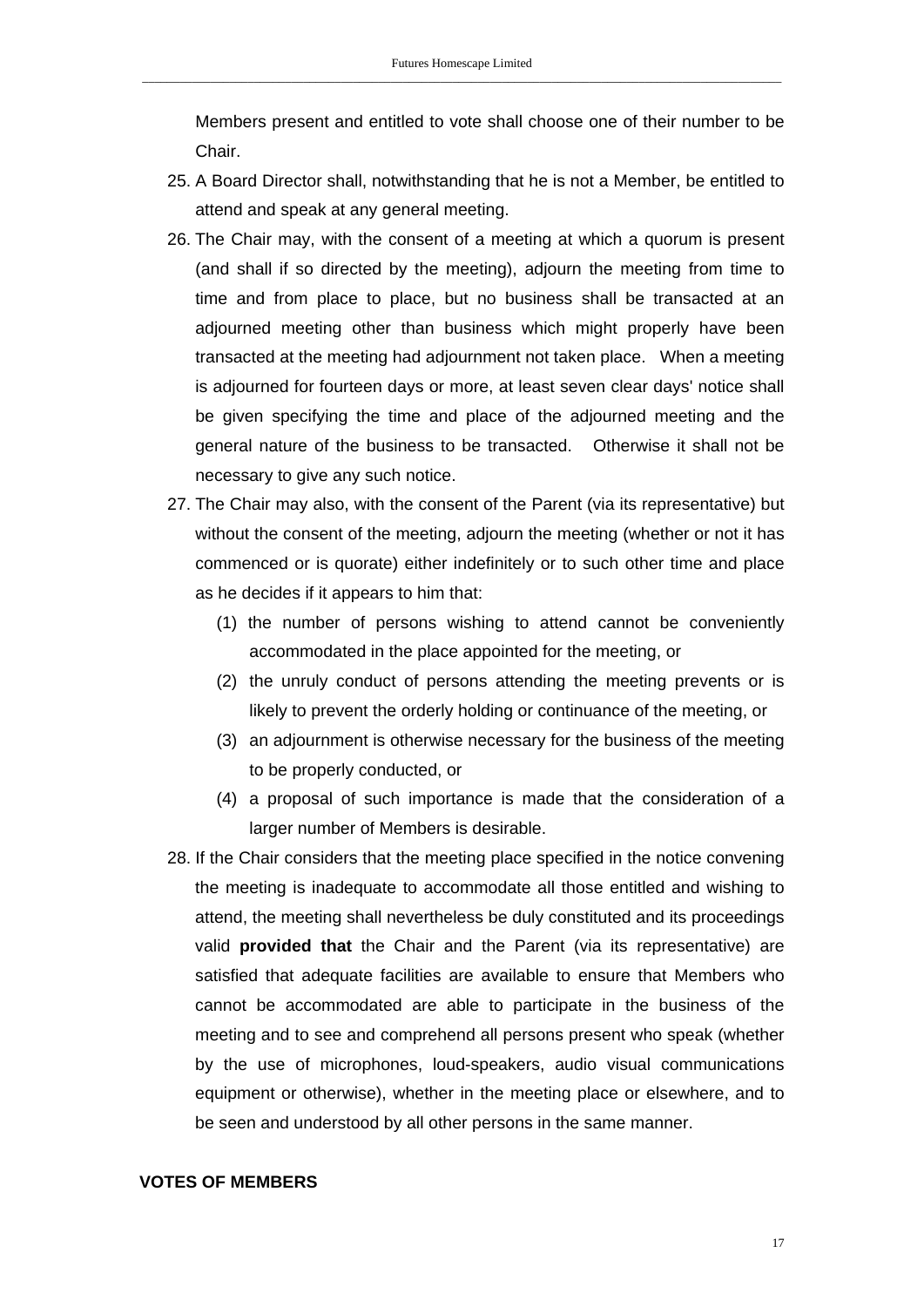- 29. Resolutions to amend the Articles, wind up the Company, or under section 168 of the Act (to remove a Board Director) shall require the Parent to vote in favour in order to be validly passed.
- 30. On any resolution in general meeting each Member present in person or by proxy shall have one vote.
- 31. In the case of an equality of votes the Parent shall have a casting vote.
- 32. On a show of hands or on a poll every Member present in person or by proxy or by authorised representative shall have one vote.
- 33. No Member shall be entitled to vote at any general meeting unless all moneys then payable by him to the Company excluding rents and service charges have been paid.
- 34. No objection shall be raised to the qualification of any vote except at the meeting or adjourned meeting, at which the vote objected to, is tendered, and every vote not disallowed at the meeting shall be valid. Any objection made in due time shall be referred to the Chair whose decision shall be final and conclusive. The Parent's vote cannot be objected.
- 35. A vote given (whether in person, by proxy or by a duly authorised representative) shall be valid notwithstanding the previous determination of the authority of the person voting unless notice of the determination was received by the Company at the Office before the commencement of the meeting or adjourned meeting at which the vote is given.
- 36. Any organisation which is a Member of the Company may by resolution of its governing body authorise such person as it thinks fit to act as its representative at any meeting of the Company, and the person so authorised shall be entitled to exercise the same powers on behalf of the organisation which he represents as the organisation could exercise if it were an individual Member of the Company. Any such authorisation shall be notified to the Secretary in writing.

### **WRITTEN RESOLUTIONS**

- 37. A written resolution approved by a simple majority (or in the case of a special resolution by a majority of not less than 75% including the Parent) of eligible Members (provided that those Members would constitute a quorum at a general meeting) is as valid as if it had been passed at a general meeting provided that:
- (1) a copy of the proposed resolution has been sent to every eligible Member;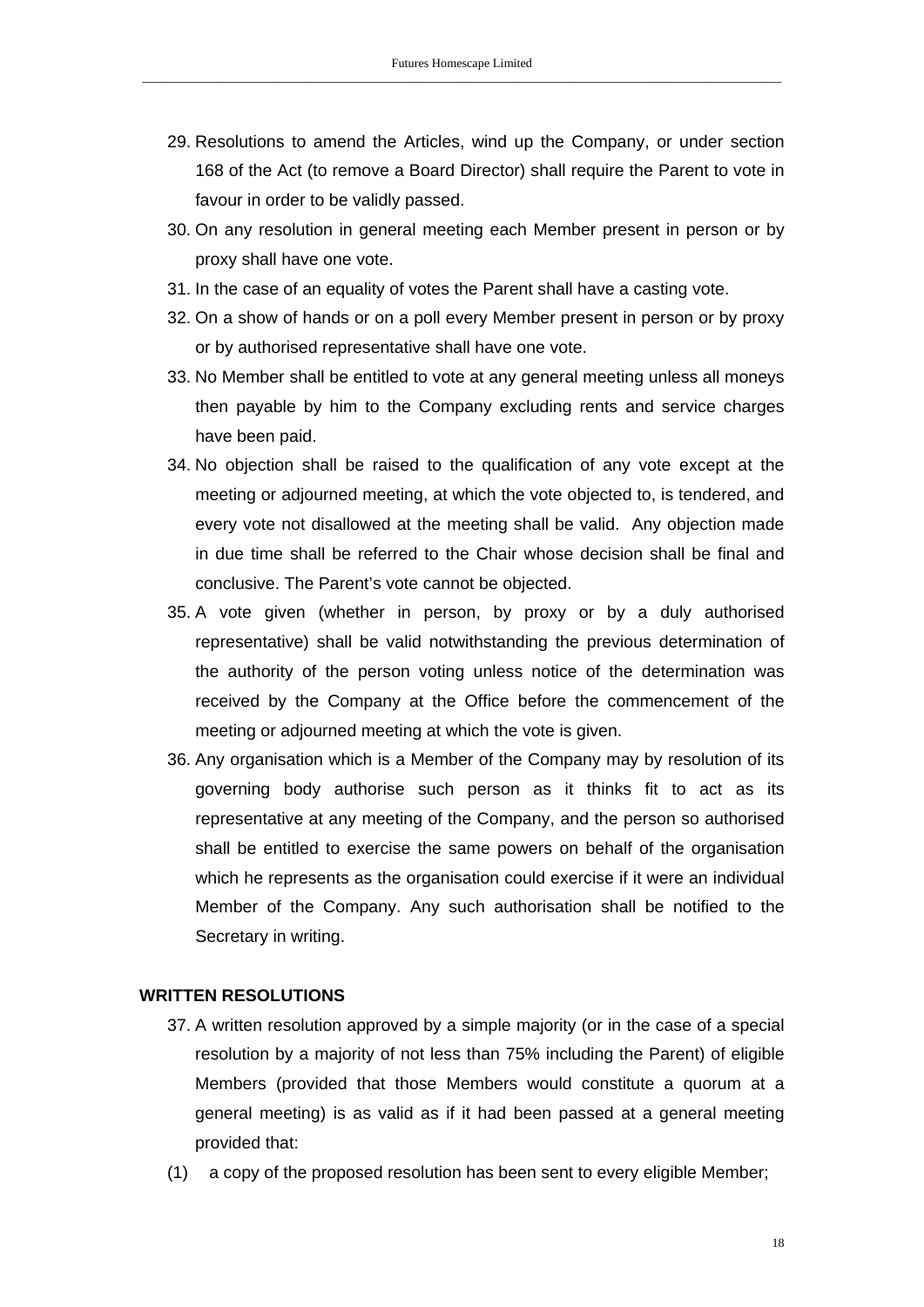- (2) a simple majority (or in the case of a special resolution a majority of not less than 75% including the Parent) of Members have signified their agreement to the resolution; and
- (3) such agreement is contained in an authenticated document that has been received at the Office within the period of 56 days beginning with the circulation date.
- 38 A resolution under Article 37 may consist of several documents in similar form each approved by one or more Members. In the case of a Member that is an organisation, its authorised representative may signify its agreement.

### **BOARD DIRECTORS**

- 39 The business of the Group shall be directed by the Board. There shall be a Board consisting of up to 12 (twelve) Board Directors appointed by the Parent in accordance with Article 40 on the basis of relevant skills and experience.
- 40 Board Directors shall be appointed to and removed by the Parent in accordance with the Article 76.
- 41 Within the permitted number of Board Directors pursuant to Article 39, the Parent may appoint up to 2 Executive Board Directors. Any Board Director who is not an Executive Board Director shall be a Non-Executive Board **Director**
- 42 Any person, except the Parent, who has made a loan currently outstanding to the Company may not be appointed as a Board Director without the express authority of the Board.
- 43 All Board Directors shall always be capable of being dismissed and appointed by the Parent.
- 44 (a) The number of Local Authority Persons appointed to the Board shall at no time be more than 49 per cent or such as would at any time cause the Company to be treated as a regulated company within the meaning of the Local Government and Housing Act 1989 or the Local Authorities (Companies) Order 1995.

(b) The number of Board Directors who are Tenants shall at no time be more than 49 per cent of the total number of Board Directors.

(c) The number of Board Directors who are Tenants or Local Authority Persons shall not exceed two-thirds of the total number of Board Directors except in circumstances in which a casual vacancy has arisen.

45 A person who is appointed as a Non-Executive Board Director shall remain in office for a term of three years which will begin on the date they are appointed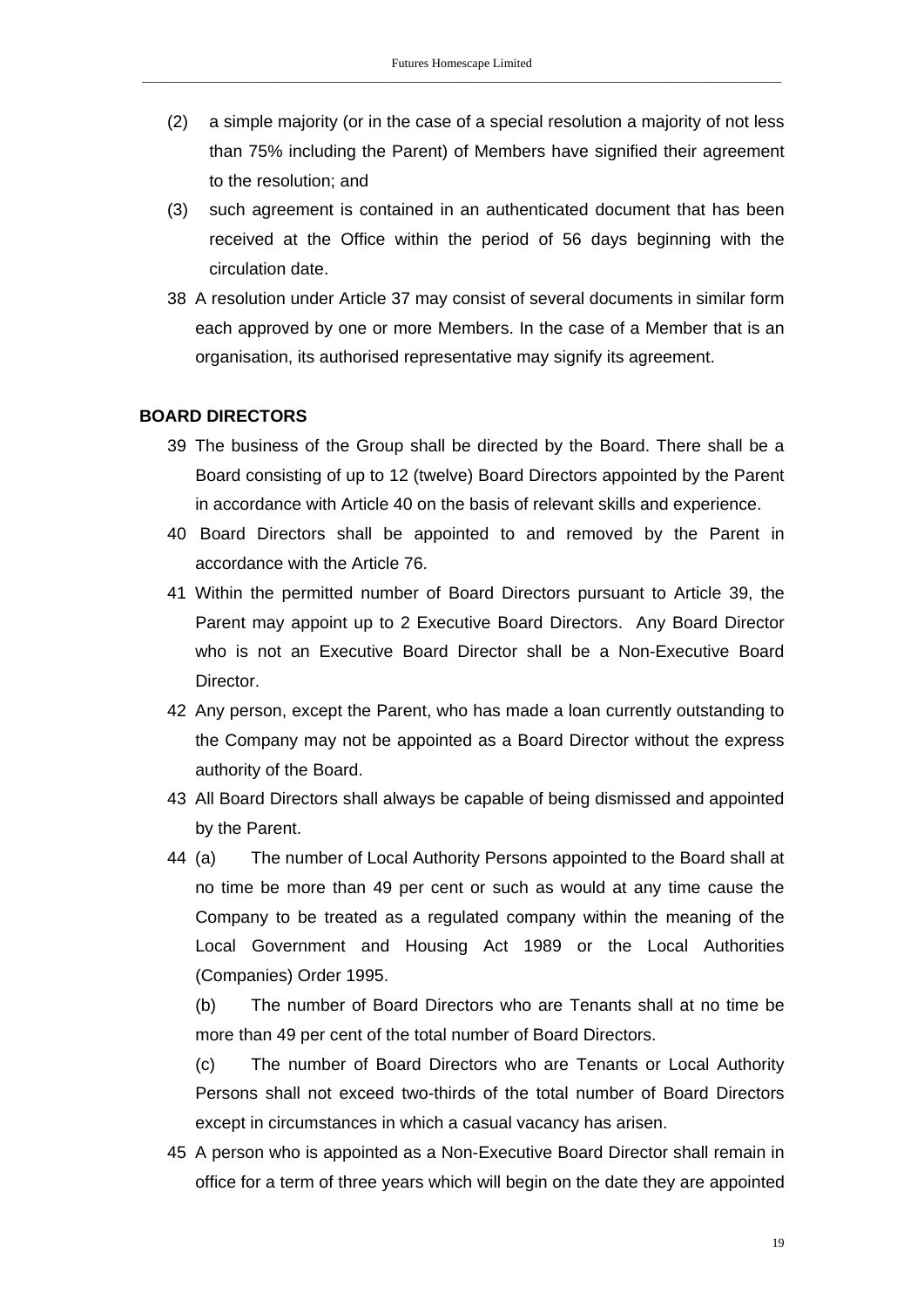to the Board. Subject to Article 46, a Non-Executive Board Director completing their three year term of office may be eligible for re-appointment for another term of office.

46 Any Non-Executive Board Director having completed nine or more years' consecutive service on any of the Group's Boards shall retire at the next general meeting and shall not be eligible for re-appointment until a period of one year has passed.

### **CASUAL VACANCIES AND CO-OPTIONS**

- 47 With the prior written approval of the Parent, the Board may appoint a person who is willing to act to be a Board Director to fill a casual vacancy.
- 48 The Board may from time to time co-opt any person, including any of the Company's senior management team, to the Board or any committee of the Board in a non-voting capacity and may at any time revoke such co-option.

### **DISQUALIFICATION OF BOARD DIRECTORS**

- 49 A person shall be ineligible to be a Board Director or a co-optee and if already appointed shall immediately cease to be a Board Director or a co-optee if the relevant individual:
	- (1) Is or becomes an undischarged bankrupt or makes any arrangement or composition with his creditors;
	- (2) ceases to be, or cease to be eligible to be a Board Director by virtue of any provision of the Act or becomes prohibited by law from being a Board Director or charity trustee;
	- (3) has become incapable of acting a Board Director and may remain so for a period of a least three months (as evidenced by a written opinion to the Company by a registered medical practitioner who is treating that person);
	- (4) becomes, in the opinion of the Board, incapable of managing and administering his or her property and affairs;
	- (5) is a Tenant and is the subject of an order for possession of the Property of which he is the Tenant;
	- (6) is convicted of any criminal act or omission unless the Board (by a resolution passed by at least three quarters of all the other Board Directors from time to time) determines otherwise;
	- (7) resigns from office by giving written notice to the Company;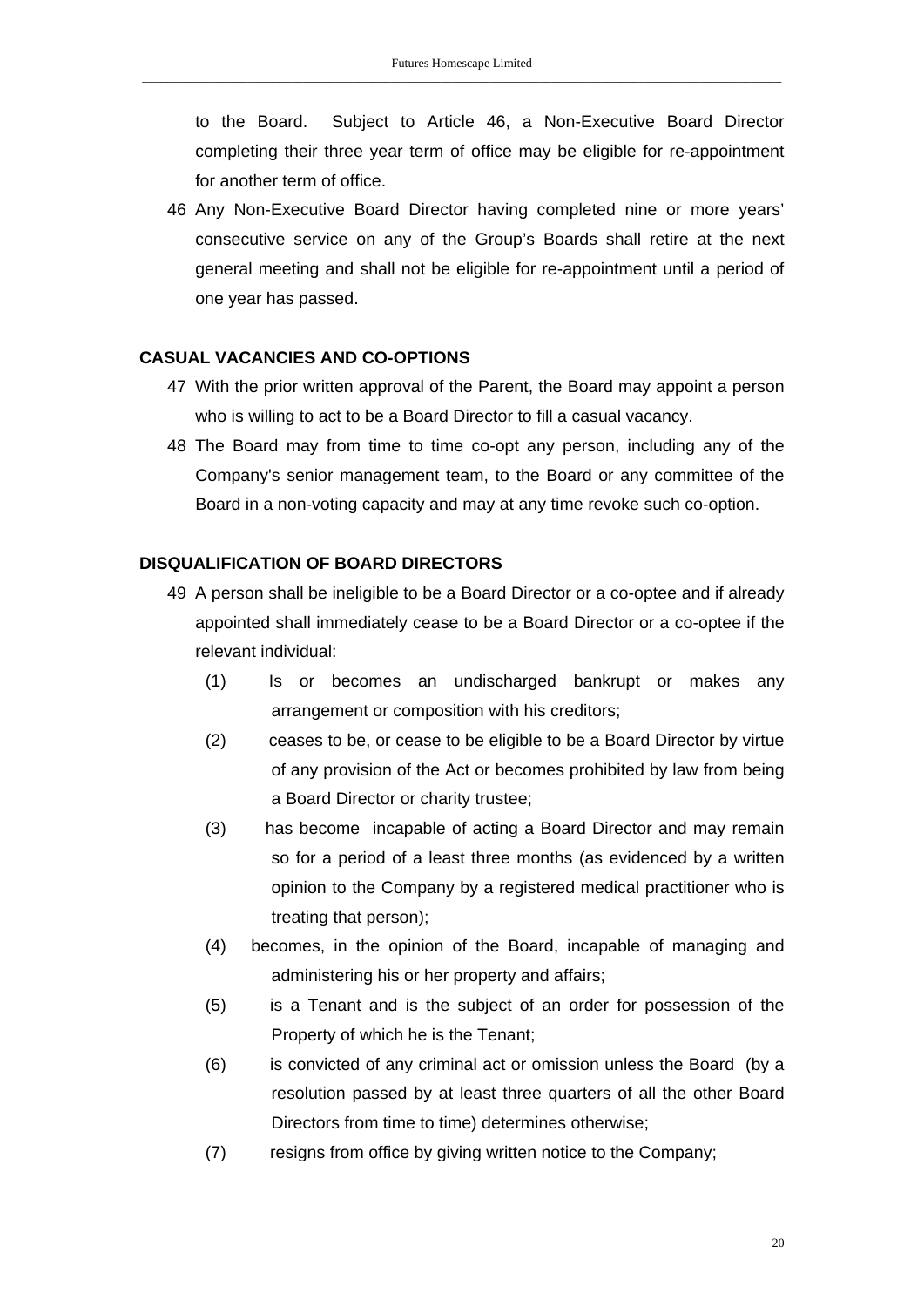- (8) is an Executive Director and ceases to be an employee of the Company or ceases to be a member of the Company's senior management team;
- (9) (except in the case of a Board Director appointed by the Parent) is removed by a resolution of the Board Directors, passed by at least three quarters of all the other Board Directors from time to time. ;
- (10) fails to attend three consecutive Board meetings or fails to attend any Board meeting for a period of three months (whichever is the longer period) and the Parent determines (that he or she shall be removed from the Board;
- (11) has been a Non –Executive Board Director (and/or a member of the board of another Group Member) for 9 or more consecutive years in accordance with Article 46 in which case that Board Director shall cease to be a Board Director immediately in accordance with Article 46;
- (12) dies;
- (13) is or becomes a Local Authority Person leading to a breach of the limits in Article 44(a) and 44(c);
- (14) is or becomes a Tenant leading to a breach of the limits in Articles 43(b) and 43(c);
- (15) is ineligible to be a charitable trustee under the Charities Act from time to time;
- (16) breaches the terms of the provisions of Appendix 1 or any codes of conduct adopted by the Company or the Board Directors from time to time and the Parent determines that he shall be removed from the Board; or
- (17) fails to comply with or participate in any appraisal system adopted by the Company or the Board Directors from time to time and the Parent determines that he shall be removed from the Board;
- (18) is ineligible to be a charitable trustee under the relevant charity law from time to time;
- (19) is a co-optee and his co-option is revoked by the Board; or
- (20) is suspended from office for a specified period of time by resolution of the Parent from time to time.
- 50 The Board Directors shall comply at all times with the provision set out in Appendix 1 to the Articles and with any codes of conduct adopted by the Company or by the Board Directors from time to time.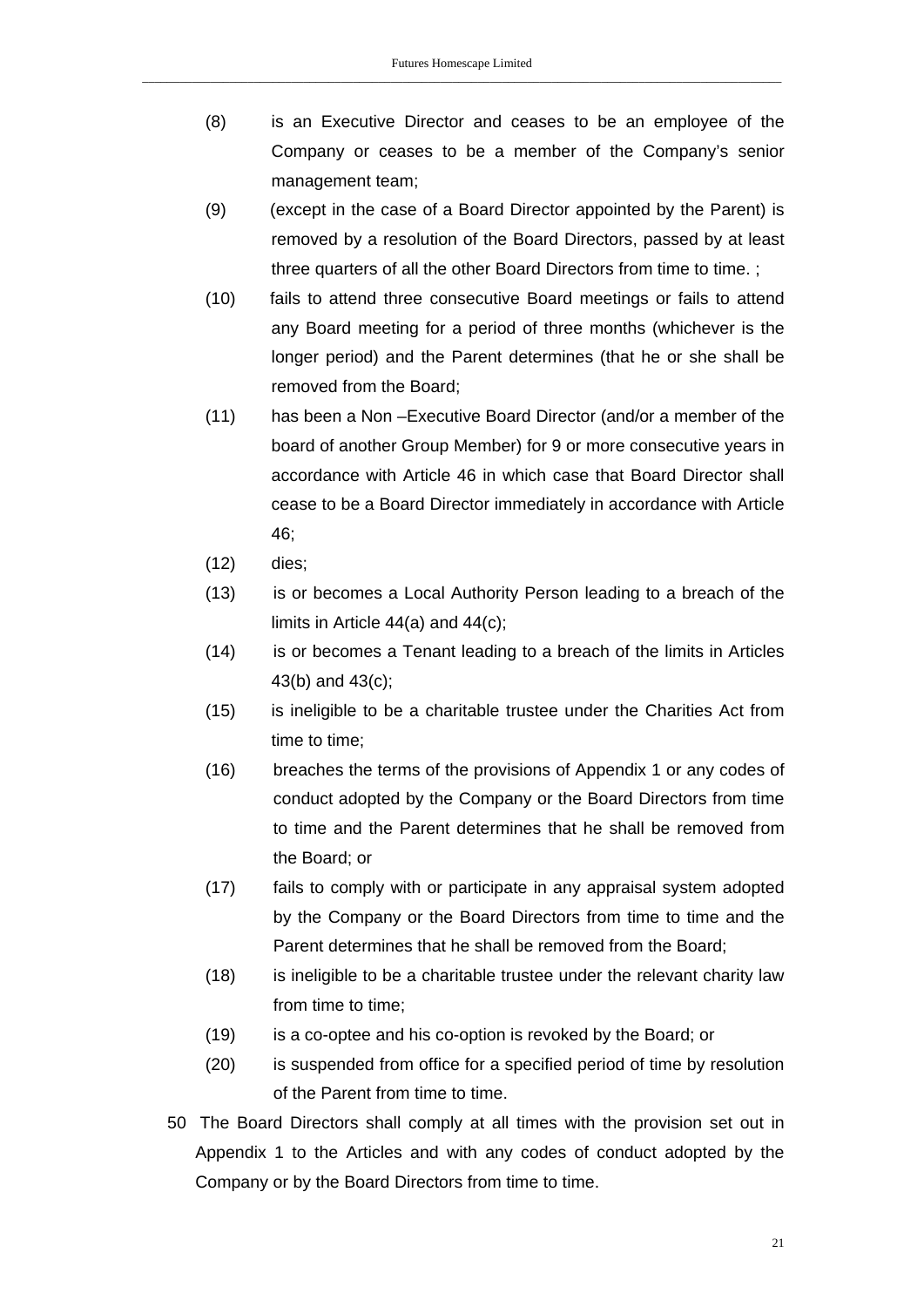#### **BOARD DIRECTORS' INTERESTS**

- 51 No Board Director, co-optee or member of a committee shall have any financial interest in any contract or other transaction with any Group member, or be granted a benefit by the Group, unless such interest or benefit;
	- 51.1 Is expressly permitted by these articles of association or under any determination or guidance by the Regulator from time to time; or
	- 51.2 Would not be in breach of, and would not be inconsistent with, any determination, guidance, standard or code published by the Regulator or any code of conduct and/or governance adopted by the Board.
- 52 There shall be maintained a register of Board Directors' interests and Board Directors shall be obliged to enter into the register particulars of any matter relevant to the affairs of the Company. A Board Director or co-optee who has an interest in any matter which is under discussion by the Board shall disclose the nature and extent of his interest and the interest of any Connected Person in that matter before the matter is discussed by the Board; and
	- 52.1 unless it is expressly permitted by these rules they shall not remain present during the Board's discussion of such matter (unless requested to do by the Chair) remain present;
	- 52.2 and (if a Board Director) they shall not vote on that matter in question.
- 53 If a Board Director inadvertently votes on a matter to which this Article applies, his or her vote shall not be counted.
- 54 For the purposes of Articles 51 and 52 an interest of a Connected Person shall be treated as an interest for the relevant Board Director or co-optee.
- 55 Provided that he has disclosed to the Board the nature and extent of his interest and subject to the provisions of the Act, a Board Director may, subject to the discretion of the Chair:
	- (1) be a director or other officer of or employed by any body corporate which is a Group Member;
	- (2) be a member of or officer or other representative of the Relevant Local Authority; or
	- (3) be a Tenant;

and remain speak and vote at the meeting and be counted in the quorum, but a Tenant Board Director may not remain, speak or vote in any Board meeting whilst matters relating specifically to his or her tenancy are being dealt with.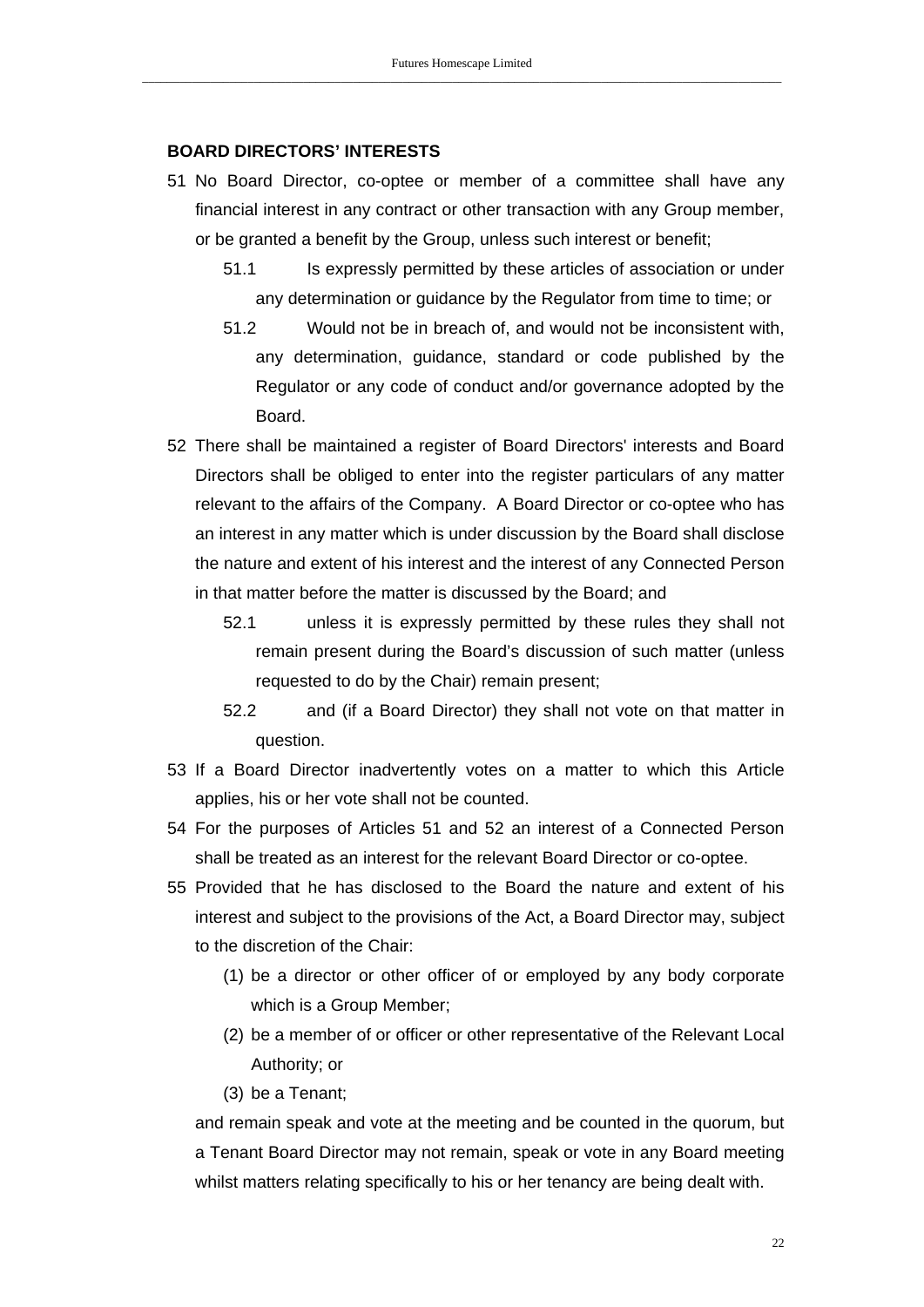- 56. A Board Director (or co-optee) shall not be treated as having an interest of which the Board Director (or co-optee) has no knowledge and of which it is unreasonable to expect him or her to have knowledge.
- 57. If an actually or potential conflict of interest arises for a Board Director or cooptee because of a duty of loyalty owed to another organisation or person and the conflict is not authorised by virtue of any other provision in these Articles, the unconflicted Board Director may authorise such a conflict of interests provided that:
	- (1) Any conflicted Board Director is not to be counted in the quorum of Board Directors at the meeting where the conflict is to be authorised,
	- (2) The unconflicted Board Director(s) consider it is in the interests of the Company to authorise the conflict of interest in the circumstances applying, and
	- (3) A condition is attached to the authorisation requiring that Article 52 is complied with every time the authorised conflict arises for any conflicted Board Directors or co-optees at a Board Director meeting.
- 58. Any authorisation of a matter under Articles 51 and 57 shall be on such terms and/or conditions as the Board Directors (excluding the conflicted Board Director(s)) may determine, whether at the time such authorisation is given or subsequently and may be varied or terminated by the Board Directors (excluding the conflicted Board Director(s)) at any time. Such terms or conditions may include (without limitation) terms and conditions as to the duration, renewal and/or revocation of the authorisation, and/or the exclusion of the conflicted Board Director(s) or co-optees from all information and discussion of the matter in question. A Board Director or co-optee shall comply with any obligations imposed on him pursuant to any such authorisation.
- 59. The Board Directors should consider whether any actual or potential conflicts should be authorised in accordance with Article 57 each time:
- 60. A new Board Director or co-optee is appointed;
- 61. A new situation arises for an existing Board Director or co-optee that gives rise to an actual or potential conflict of interests.
- 62. Any decision of the Board shall not be invalid because of the subsequent discovery of an interest which should have been declared.
- 63. Every Board Director, co-optee and member of a committee shall ensure that the secretary at all times has a list of:
	- (1) All other bodies in which they have an interest as: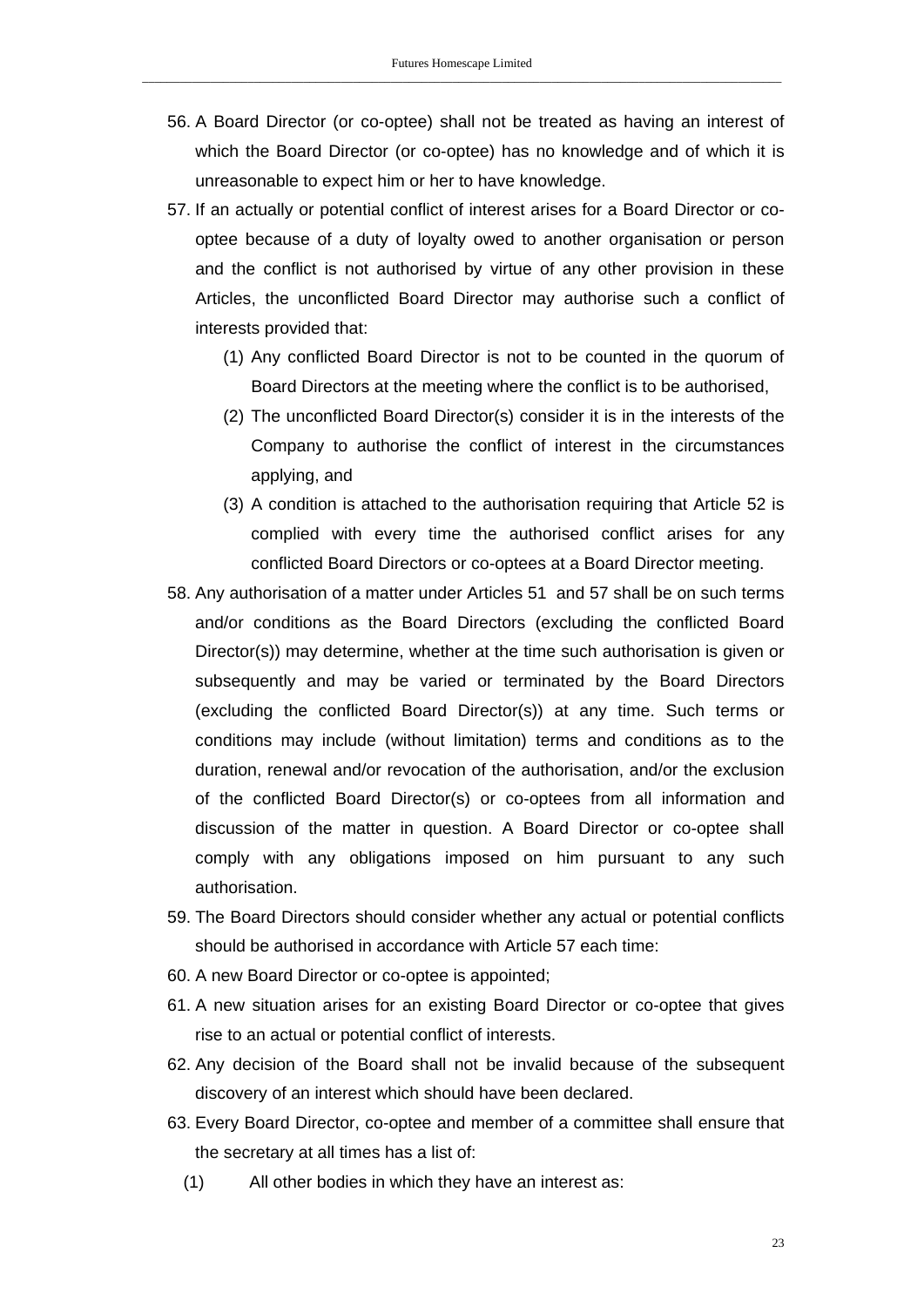- i. A director or officer or
- ii. A member of a firm or
- iii. An official or elected member of any statutory body or
- iv. The owner or controller of more than two per cent of a company the shares in which are publicly quoted or more than ten per cent of any other company; (2) Any other significant or material interest.
- 64. A Board Director or co-optee or member of a committee shall not be deemed to have an interest as a board director or officer of any other Group member.

### **POWERS OF BOARD DIRECTORS**

- 65. Subject to the provisions of the Act, the Memorandum and the Articles and to any directions given by resolution of the Members, the business of the Company shall be managed by the Board Directors who may exercise all the powers of the Company. No alteration of the Memorandum or the Articles and no such direction shall invalidate any prior act of the Board Directors which would have been valid if that alteration had not been made or that direction had not been given.
- 66. The powers given by this Article shall not be limited by any special power given to the Board Directors by the Articles and a meeting of Board Directors at which a quorum is present may exercise all the powers exercisable by the Board Directors.
- 67. The Board shall have the power to delegate, in writing, subject to Articles 82- 88, the exercise of any of its powers to committees and to employees of the Group or of any Group member on such terms as it determines. Such delegation may include any of the powers and discretions of the Board.
- 68. In addition to all powers hereby expressly conferred upon them and without detracting from the generality of their powers under the Articles the Board Directors shall have the following powers, namely:
	- (1) to expand the funds of the Company in such manner as they shall consider most beneficial for the achievement of its objects and to invest in the name of the Company such part of the funds as they may see fit and to direct the sale or transposition of any such investments and to expend the proceeds of any such sale in furtherance of the objects of the Company; and
	- (2) to enter into contracts on behalf of the Company; and
	- (3) to borrow money without limit as to amount and upon such terms and in such manner as they think fit; and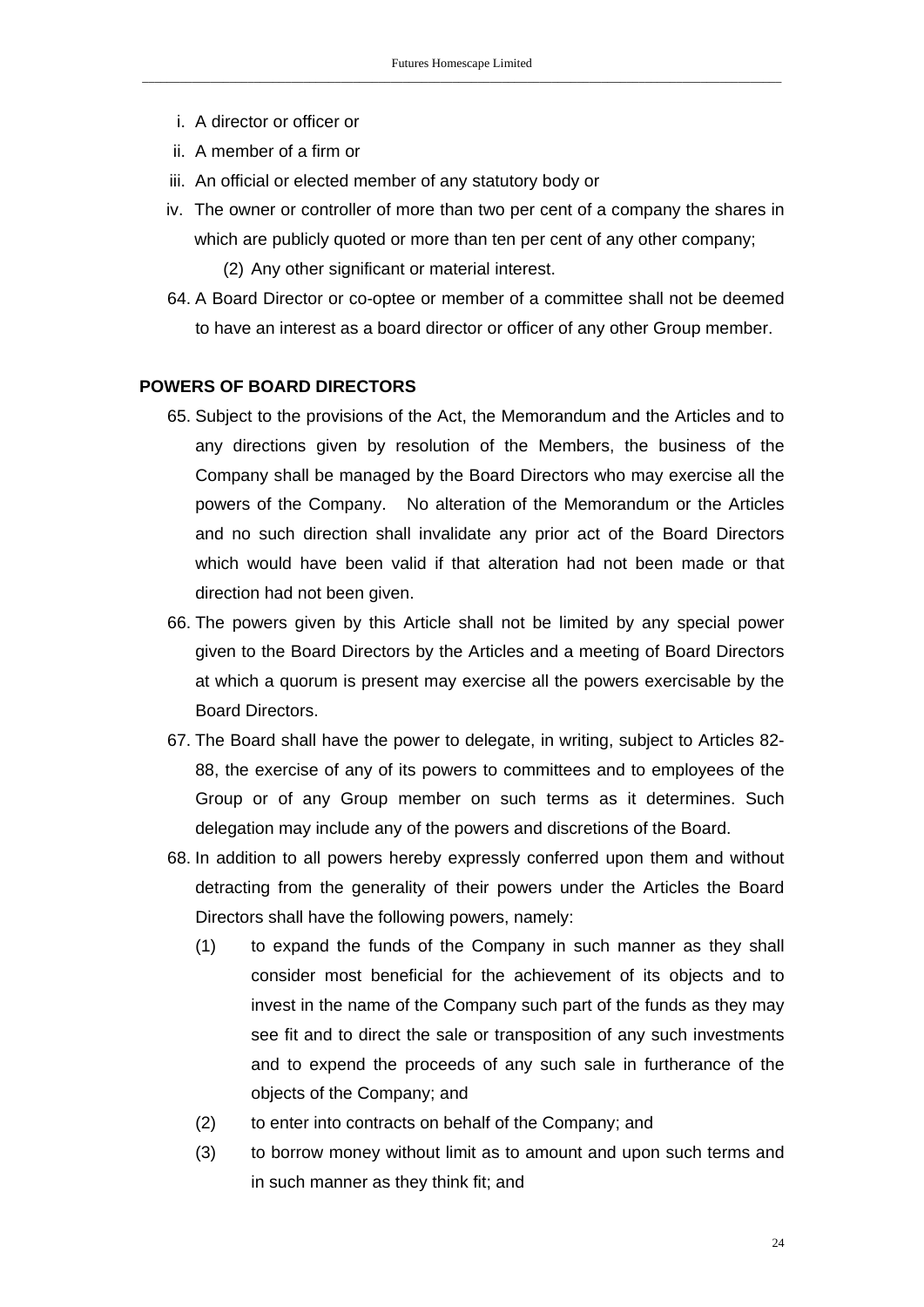- (4) to agree the amount and terms of interest rates applying to such borrowings (and whether by reference to fixed or floating rates of interest) as they think fit; and
- (5) to grant any mortgage, charge or other security over its undertaking, property and assets, or any part thereof, and
- (6) to issue any debenture or grant any guarantee or any indemnity, whether outright or as security for any debt, liability or obligation of the Company, or of any Registered Provider or, to such extent allowed pursuant to its Memorandum of Association, or of Amber Valley Borough Council or of Derbyshire County Council or any other relevant body.

#### **BOARD DIRECTORS' EXPENSES AND REMUNERATION**

- 69. Subject to the provisions of Article 5, the Board Directors may, following appropriate independent advice, be paid such reasonable and proper remuneration as the Board shall decide from time to time and all reasonable and proper travelling, hotel and other expenses properly incurred by them in connection with their attendance at meetings of Board Directors or committees of Board Directors or general meetings or otherwise in connection with the discharge of their duties subject to the production of satisfactory receipts or otherwise.
- 70. Except to the extent permitted by Article 5 of the Memorandum, no Board Director shall take or hold any interest in property belonging to the Company or receive remuneration or be interested otherwise than as a Board Director in any other contract to which the Company is a party save that a Board Director who is a Tenant shall not be prevented from remaining a Tenant or from exercising any right accruing to him in that capacity.

#### **PROCEEDINGS OF BOARD DIRECTORS**

71. Subject to the provisions of the Articles, the Board Directors may regulate their proceedings as they think fit and may adopt standing orders and codes of conduct governing their affairs. A Board Director, the Chair and the Parent may, and the Secretary at the request of a Board Director shall, call a meeting of the Board Directors. It shall not be necessary to give notice of a meeting to a Board Director who is absent from the United Kingdom. Questions arising at a meeting shall be decided by a majority of votes. Each Board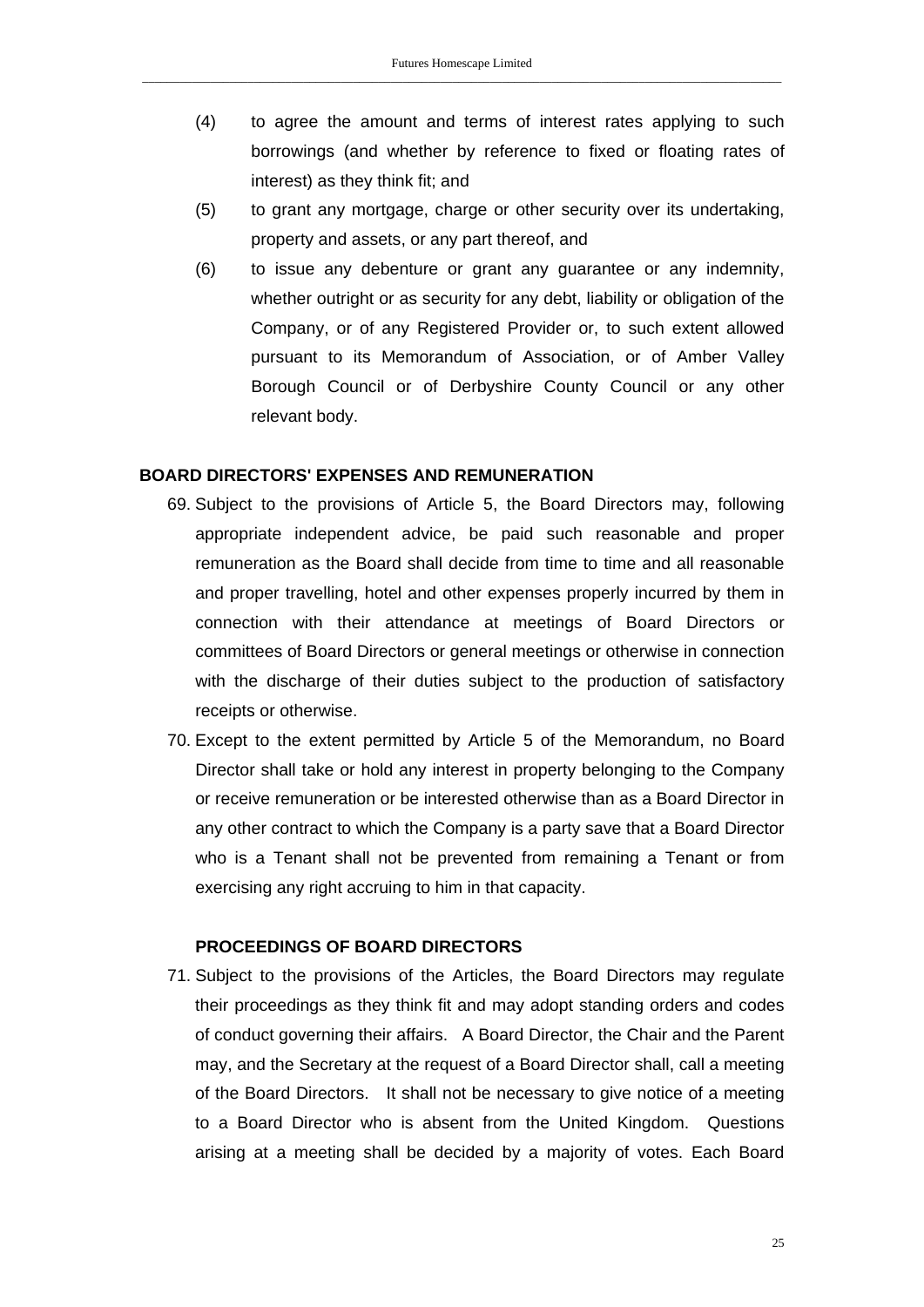Director shall have one vote, save that in the case of an equality of votes, the Chair shall have a second or casting vote.

- 72. The quorum for the transaction of the business of the Board Directors may be fixed by the Board Directors but shall not be less than four.
- 73. No meeting of the Board Directors shall be quorate if more than 49% of those persons present are
	- (1) Local Authority Persons
	- (2) Tenants; or
	- (3) Executive Board Directors.
- 74. If a majority of Board Directors are appointed by the Parent then two such appointees must be included to form a quorum. The Board may decide a higher number.
- 75. The Board Directors may act notwithstanding any vacancies in their number, but, if the number of Board Directors is less than the number fixed as the quorum, the continuing Board Directors or Board Director may act only for the purpose of filling vacancies or of calling a general meeting.
- 76. The rules adopted by the Company in relation to the appointment of Board Directors shall prescribe the arrangements which will apply in the event of a casual vacancy occurring.
- 77. By notice in writing the Parent may remove and appoint all Board Directors. In selecting Board Directors the Parent shall endeavour to ensure that the Board possesses the quality, skills and experience which the Company has from time to time determined that it requires.

#### **APPOINTMENT OF CHAIR AND VICE CHAIR**

- 78. The Parent shall appoint one of the Board Directors (being a Non-Executive Board Director) to be the Chair of the Board. The Parent must decide the period during which he is to hold office, whether the appointment is to be confirmed annually by the Parent and the precise point at which his term of office ends.
- 79. The Board may appoint a Vice Chair or Vice Chairs to act in the absence of the Chair on such terms as the Board shall think fit. The duties of the Chair and Vice Chair shall be as set out in the Appendix 2 and Appendix 3 respectively to these Articles.
- 80. The Chair and Vice Chair may resign from their positions at any time (without necessarily resigning as Board Directors). The Chair and any Vice Chair may be removed from their respective positions by the Parent.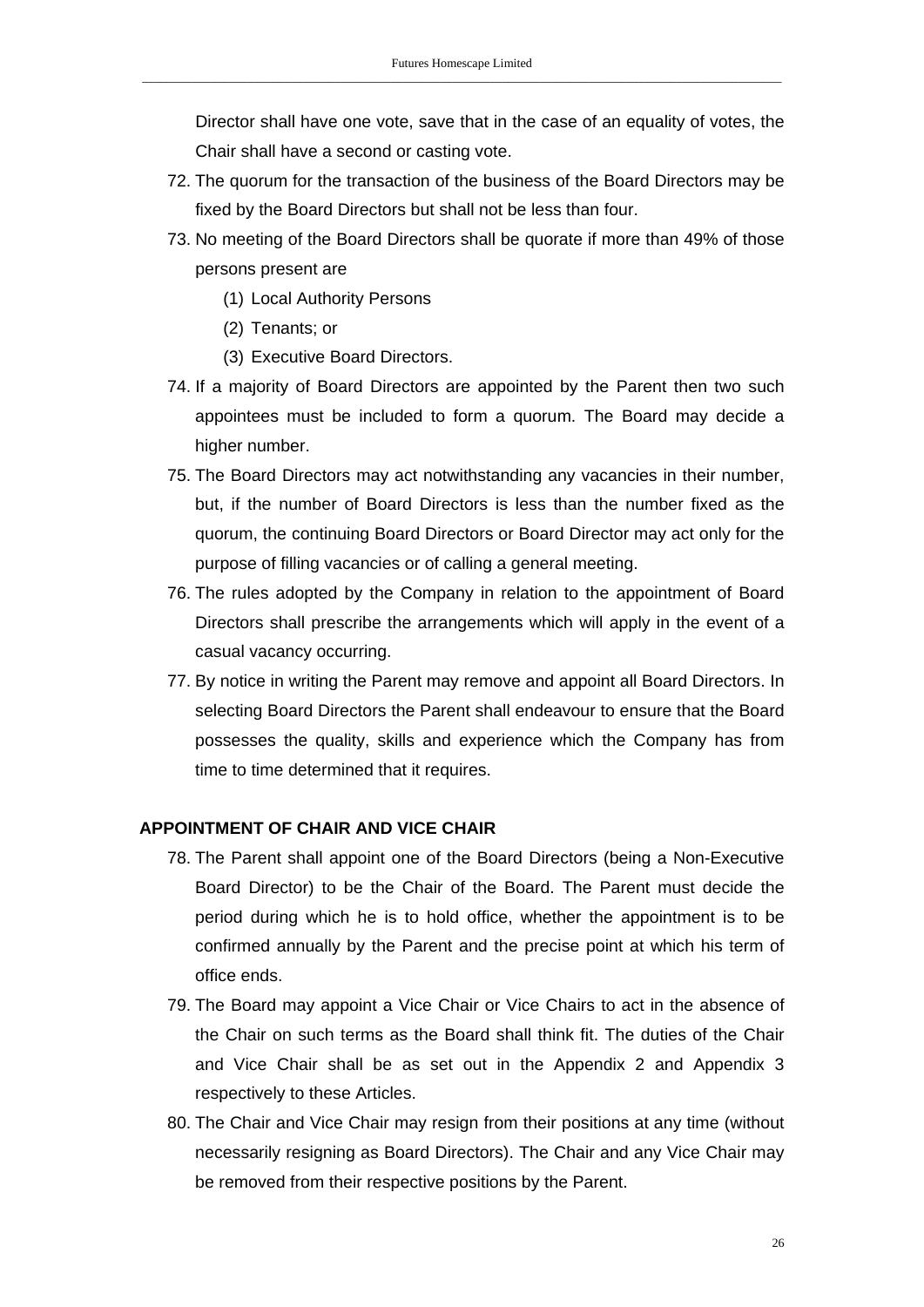81. The Chair or, in his absence, the Vice Chair shall preside at every meeting of the Board Directors and of the Members of the Company at which he is present. If there is at any time no Chair or Vice Chair, or if the Chair and Vice Chair are not present within ten minutes after the time appointed for the meeting, the Board Directors present may appoint one of their number to chair the meeting.

#### **MANAGEMENT AND DELEGATION**

- 82. The Board may delegate any of the Board's powers under written terms of reference to committees of the Company or of the Group or to officers or employees of the Company or of the Group or of any Group member. Those powers shall be exercised in accordance with any written instructions given by the Board.
- 83. The Board may reserve to itself certain significant matters that cannot be delegated to committees of employees.
- 84. The membership of any committee of the Company shall be determined by the Board. Every committee of the Company shall include one Board Director or co-optee to the Board. The Board will appoint the Chair of any committee of the Company and shall specify the quorum.
- 85. All acts and proceedings of any committee of the Company shall be reported to the Board.
- 86. No committee of the Company can incur expenditure on behalf of the association unless at least one Board Director or co-optee of the Board on the committee has voted in favour of the resolution and the Board has previously approved a budget for the relevant expenditure.
- 87. For the purposes of the Housing and Regeneration Act 2008 any member of a committee shall be an officer.
- 88. All acts done by a meeting of Board Directors, or of a committee of Board Directors, shall, notwithstanding that it be afterwards discovered that there was a defect in the appointment of any Board Director or that any of them were disqualified from holding office, or had vacated office, or were not entitled to vote, be as valid as if every such person had been duly appointed and was qualified and had continued to be a Board Director and had been entitled to vote.

### **MISCELLANEOUS**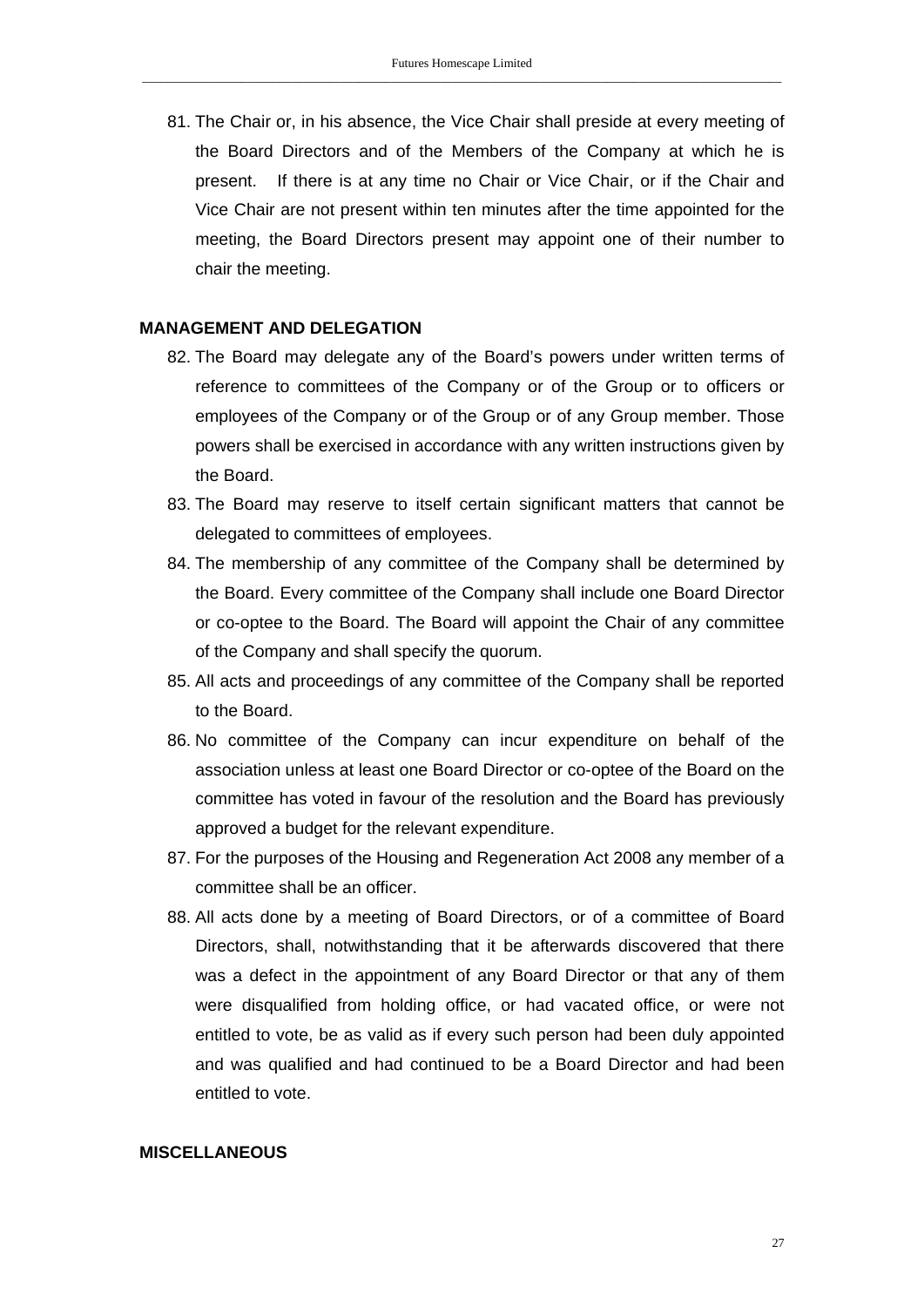89. Any bank account in which any part of the assets of the Company is deposited shall be operated by the Board Directors and shall include the name of the Company. All cheques and orders for the payment of money from such account shall be signed by at least two Board Directors or such other persons as are authorised from time to time by the Board.

#### **WRITTEN RESOLUTIONS**

- 90. A written resolution of the Members of the Company, proposed in accordance with section 288(3) of the Companies Act 2006, shall lapse if it is not passed before the end of the period of six months beginning with the circulation date of such resolution (as defined in section 290 of the Act).
- 91. A resolution in writing sent to all the Board Directors or members of a committee entitled to receive notice of a meeting of the Board or of a committee of the Board and approved by the required majority to pass the relevant resolution shall be as valid and effectual as if it had been passed at a meeting of the Board or (as the case may be) a committee of the Board duly convened and held and may consist of several documents in the like form each approved by one or more Board Directors or members of a committee. Approval for the purposes of this Article may be given by electronic means.

#### **COMPANY SECRETARY**

92. Subject to the provisions of the Act, a Company Secretary, including any deputy or alternate secretary, may, following appropriate independent advice, be appointed by the Board Directors for such term, at such reasonable and proper remuneration and upon such reasonable and proper conditions as they may think fit; and any Company Secretary, including any deputy or alternate secretary, so appointed may be removed by them.

#### **MINUTES**

- 93. The Board Directors shall keep minutes in books kept for the purpose:
	- (1) of all appointments of officers made by the Board Directors; and
	- (2) of all proceedings at meetings of the Company and of the Board Directors and of committees of the Company including the names of the Board Directors present at each such meeting.

**THE SEAL**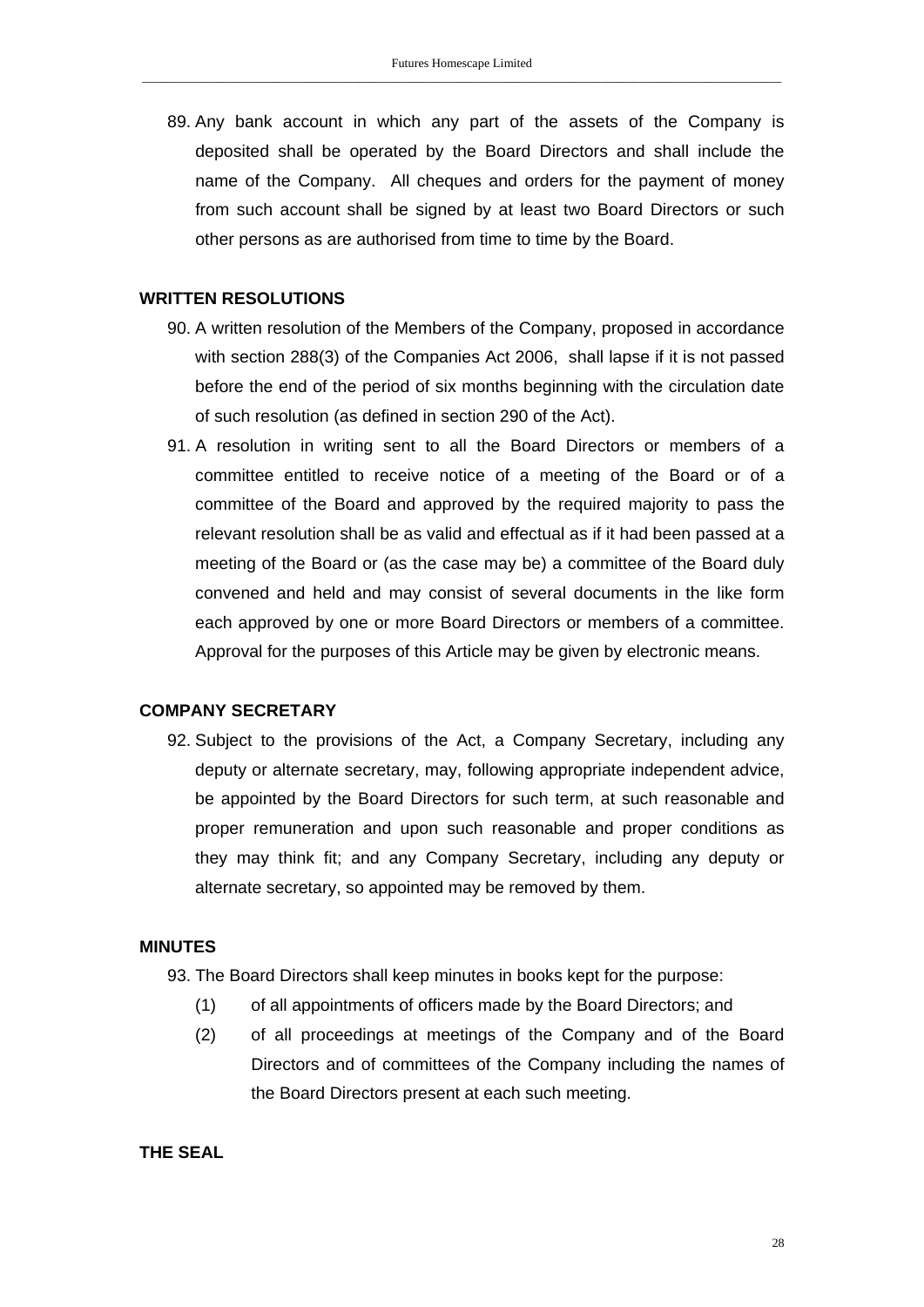94. If the Company has a Seal it shall only be used by the authority of the Board Directors or of a committee of Board Directors or other persons authorised by the Board Directors. The Board Directors may determine who shall sign any instrument to which the Seal is affixed and unless otherwise determined it shall be signed by (i) a Board Director and by the Company Secretary (if any) or by (ii) two Board Directors or by (iii) a Board Director and a witness or by (iv) an Authorised Signatory.

### **ACCOUNTS**

95. Accounts shall be prepared in accordance with the provisions of the Act and of the Charities Act 2006 and with the requirements of the Regulator or any other regulatory body to which the Company shall be subject.

### **NOTICES**

- 96. Any notice to be given to or by any person pursuant to the Articles shall be in writing or, to the extent permitted by the Act and subject to this Article 95, contained in an electronic communication, except that a notice calling a meeting of the Board Directors need not be in writing.
- 97. The Company may give any notice to a Member or a Board Director either:
	- (1) personally; or
	- (2) by sending it by post in a prepaid envelope addressed to the Member or Board Director at his registered address or by leaving it at that address; or
	- (3) by suitable electronic means.
- 98. A Member or Board Director whose registered address is not within the United Kingdom and who gives to the Company an address (whether postal or electronic) within the United Kingdom at which notices may be given to him shall be entitled to have notices given to him at that address, but otherwise no such Member or Board Director shall be entitled to receive any notice from the Company.
- 99. A Member or Board Director present in person or by proxy at any meeting of the Company or Board meeting shall be deemed to have received notice of the meeting and, where necessary, of the purposes for which it was called.
- 100. Any notice in writing, or other communication shall be deemed duly served:
	- (1) in the case of personal service, at the time of delivery;
	- (2) in the case of service by post, 48 hours after the date of posting;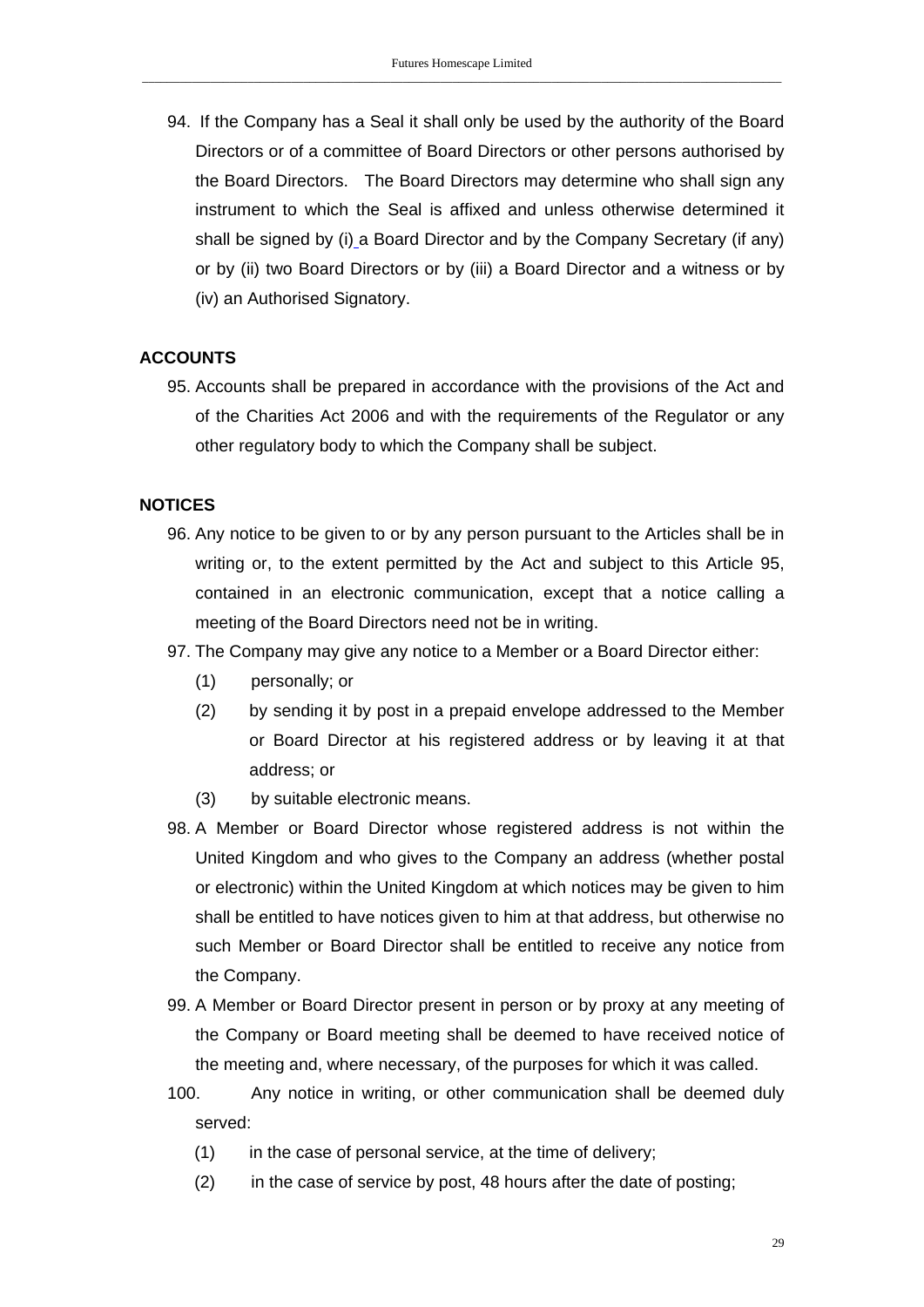- (3) in the case of service by electronic means (including through any relevant system) 24 hours after the time at which the electronic communication was sent by or on behalf of the Company; or
- (4) in the case of service by facsimile transmission, at the time of despatch.
- 101. Proof that:
	- (1) an envelope containing a notice was properly addressed, prepaid and posted by first class post;
	- (2) a facsimile transmission setting out terms of the notice was properly despatched; or
	- (3) a notice contained in an electronic communication was sent in accordance with guidance issued by the Institute of Chartered Secretaries and Administrators;

is conclusive evidence that the notice was given.

### **INDEMNITY**

- 102. Subject to the provisions of the Act every Board Director or other officer or auditor of the Company shall be indemnified out of the assets of the Company against any liability incurred by him in that capacity in defending any proceedings, whether civil or criminal, in which judgement is given in his favour or in which he is acquitted or in connection with any application in which relief is granted to him by the court from liability for negligence, default, breach of duty or breach of trust in relation to the affairs of the Company.
- 103. The Board shall have the power to purchase and maintain for any Board Director or officer of the Company insurance against any such liability as is referred to in the Act.

#### **RULES**

- 104. (1) The Board may from time to time make such rules or bye-laws as they may deem necessary or expedient or convenient for the proper conduct and management of the Company and for the purposes of prescribing classes of and conditions of membership, and in particular but without prejudice to the generality of the foregoing, they may by such rules or bye-laws regulate:
	- (i) the admission of Members of the Company (including the admission of organisations to membership) and the rights and privileges of such Members, and the conditions of membership and the terms on which Members may resign or have their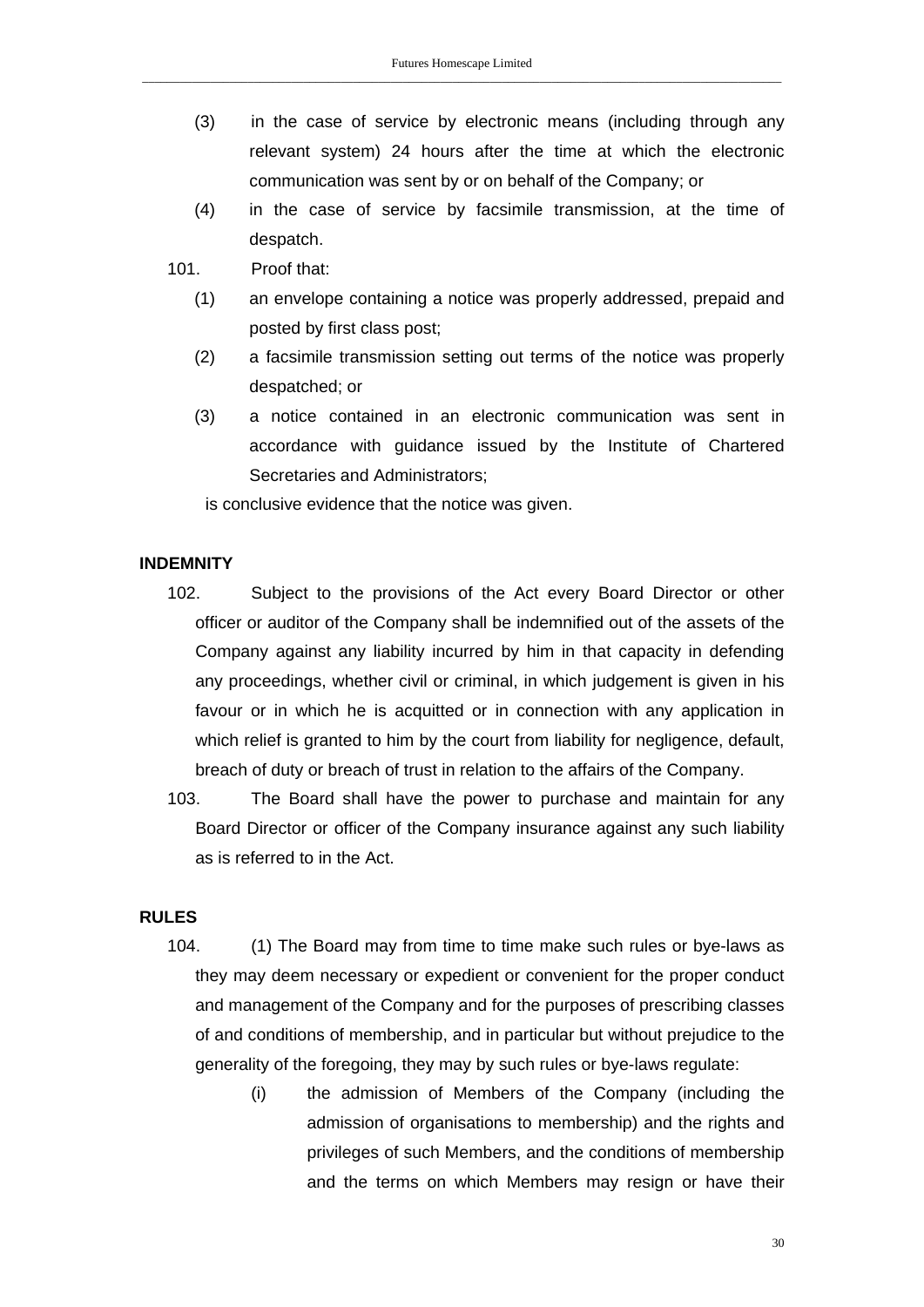membership terminated and the entrance fees, subscriptions and other fees or payments to be made by Members insofar as these are not provided in the Articles;

- (ii) the conduct of Members of the Company in relation to one another, and to the Company's officers;
- (iii) the setting aside of the whole or any part of parts of the Company's premises at any particular time or times or for any particular purpose or purposes:;
- (iv) the procedure at general meetings and meetings of the Board and committees of the Board in so far as such procedure is not regulated by the Articles; and
- (v) generally, all such matters as are commonly the subject matter of Company rules.
- 105. The Company in general meeting shall have power to alter, add to or repeal the rules or bye-laws and the Board shall adopt such means as they think sufficient to bring to the notice of Members of the Company all such rules or bye-laws which shall be binding on all Members of the Company provided that no rule or bye-law shall be inconsistent with, or shall affect or repeal anything contained in the Memorandum or the Articles nor with any requirements of general charitable law.

# **ALTERATIONS**

- 106. The provisions of the Memorandum of Association or the Articles of Association of the Company may be amended only with prior written consent of the Parent and by a resolution agreed by:
	- (a) not less than three-quarters of the Members present, whether in person or by proxy, and voting at a meeting for the purpose of considering the resolution of which not less than 14 clear days' notice shall have been given; and
	- (b) not less than three-quarters of the Board for the time being.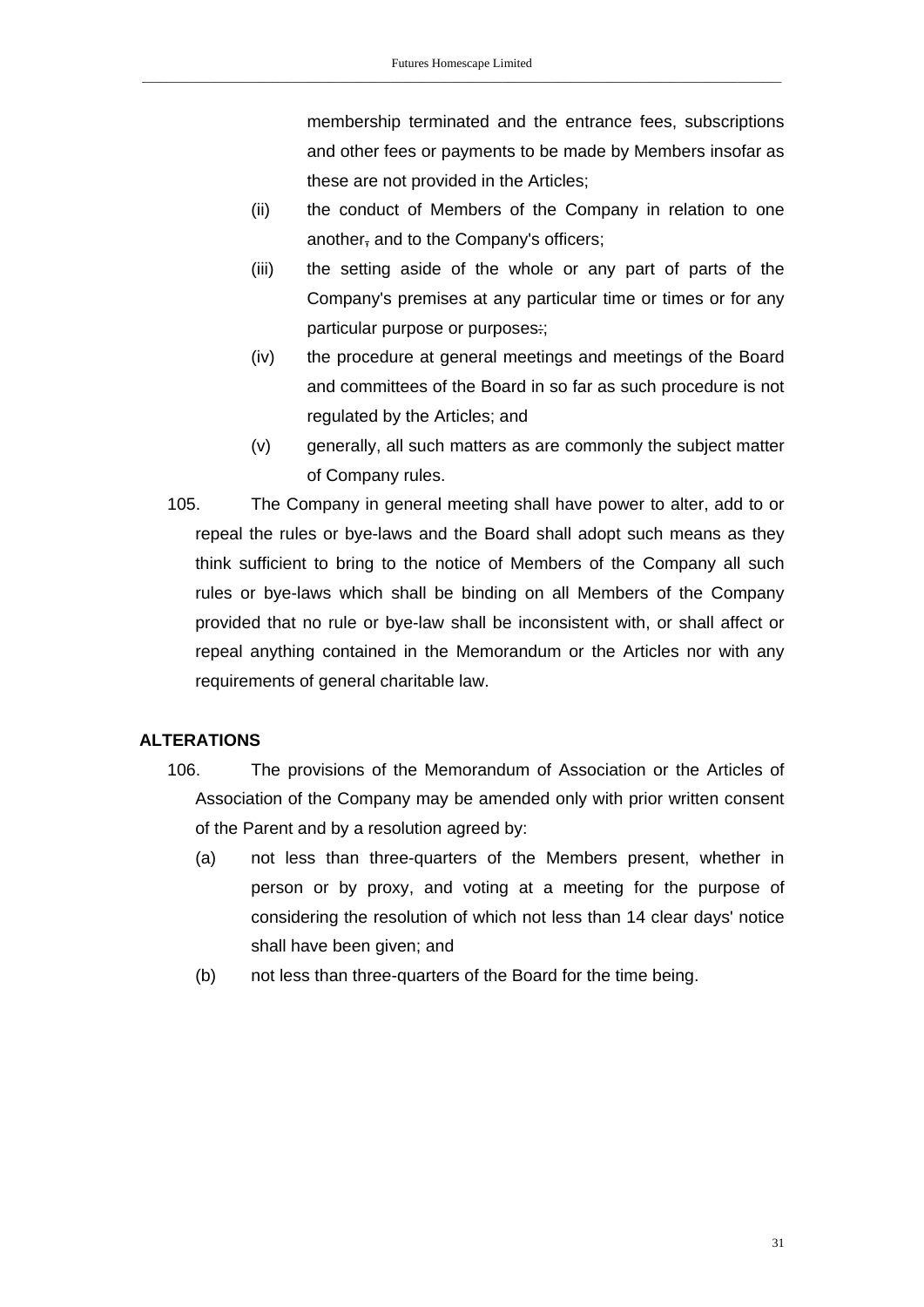# **APPENDIX 1 TO ARTICLES OF ASSOCIATION**

## **Responsibilities of the Board Directors**

The Board Directors shall direct the affairs of the Company in accordance with its objects. Amongst their functions shall be to:

- (1) Define and ensure compliance with the values and objectives of the Company and ensure these are set out in each annual report;
- (2) Establish policies and plans to achieve those objectives;
- (3) Approve each year's budget and financial statements prior to publication;
- (4) Establish and oversee a framework of delegation and systems of control;
- (5) Agree policies and make decisions on all matters that create significant financial or other risk to the Company or which raise material issues of principle.
- (6) Monitor the Company's performance in relation to plans, budgetary controls and decisions;
- (7) Satisfy itself that the Company's affairs are conducted lawfully and in accordance with generally accepted standards of performance and propriety;
- (8) Take professional advice where appropriate and when the Board Directors are in any doubt as to the nature or extent of their duties.
- (9) Undertake a regular appraisal of the performance of the Board and of individual Board Directors and of the Chair.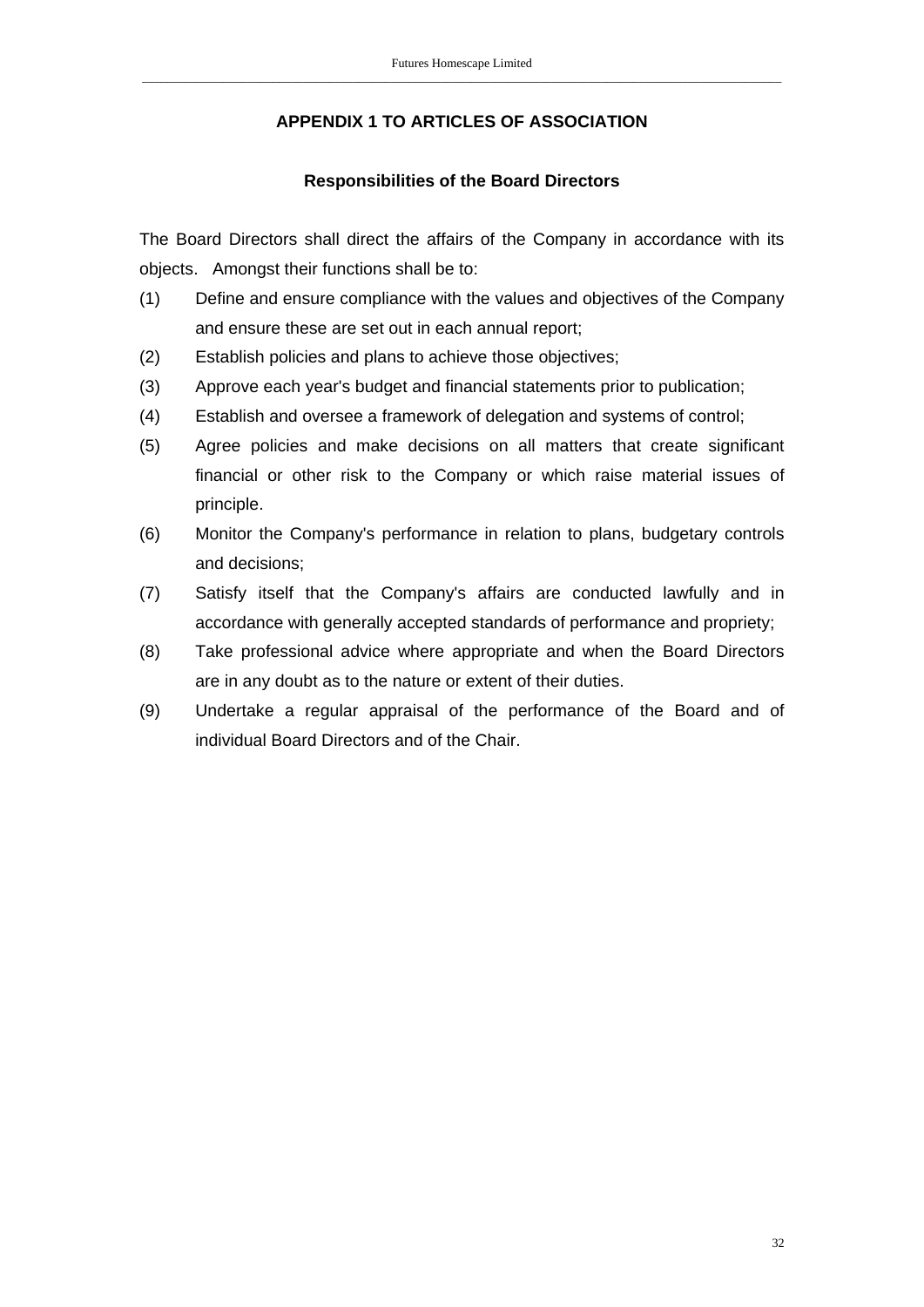# **APPENDIX 2 TO ARTICLES OF ASSOCIATION**

### **The Chair's Responsibilities**

The Chair shall seek to ensure that:-

- (1) The Board's business and the Company's general meetings are conducted efficiently so that there is an appropriate balance of attention to strategy, policy, finance and key decisions;
- (2) All Board Directors are given the opportunity to express their views;
- (3) A constructive working relationship is established with, and support provided for the Chief Executive and the board of management of the Parent;
- (4) The Board delegates sufficient authority to its committees, the Chair, the Executive Board Director (if any), and any other Group Members to enable the business of the Company to be carried on effectively between Board meetings;
- (5) The Board Directors receive professional advice when it is needed;
- (6) The affairs of the Company are conducted in accordance with generally accepted codes of performance and propriety and the Board complies with its objectives, terms of reference and protocols, thus fulfilling its responsibilities for the governance of the organisation;
- (7) The agenda is agreed for each meeting;
- (8) The draft minutes are received;
- (9) Decisions made by the Board are delegated to officers for follow up;
- (10) There is established a constructive working relationship with, and support provided for the Chief Executive and officer team so that they achieve the aims of the organisation;
- (11) The performance of the Chief Executive is appraised;
- (12) He takes decisions delegated to the Chair preferably in consultation with at least one other Board Director and with the advice of the Chief Executive;
- (13) where emergency decisions are taken by the Chair, account is taken of the views of the Board if known and a full report detailing the decision taken and any consequences is provided to the Board at the next Board meeting where the Board should ratify the Chair's decision. The report should also include an explanation as to why an emergency decision had to be taken by the Chair;
- (14) The Board is represented at key external meetings, for example with funders and the Regulator, with other Board Directors as appropriate;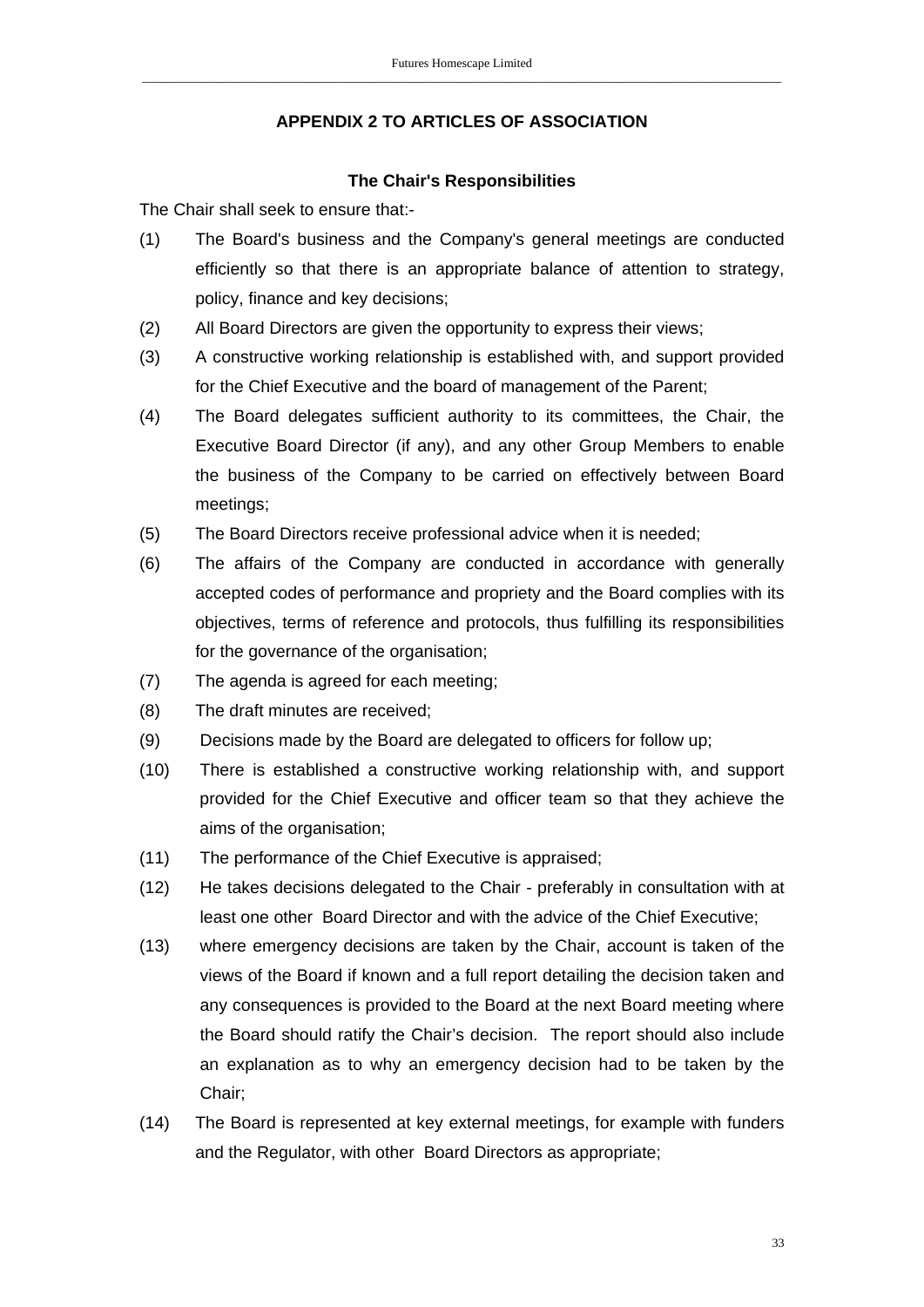- (15) The training needs of individual Board Directors, and the Board as a whole, are addressed.
- (16) Ensure that the Board makes proper and appropriate arrangements for its own appraisal and that of Board Directors including the Chair's own appraisal and for implementing a succession plan for Board Directorship.
- (17) Ensure that the level of any agreed Board Director remuneration results from an approved process that minimises the potential for conflicts of interest.
- (18) Ensure the Board agrees the roles of the Vice Chair.

The Chair shall seek to ensure that there is a written statement of the Chair's responsibilities that shall be agreed with the Board Directors and reviewed from time to time.